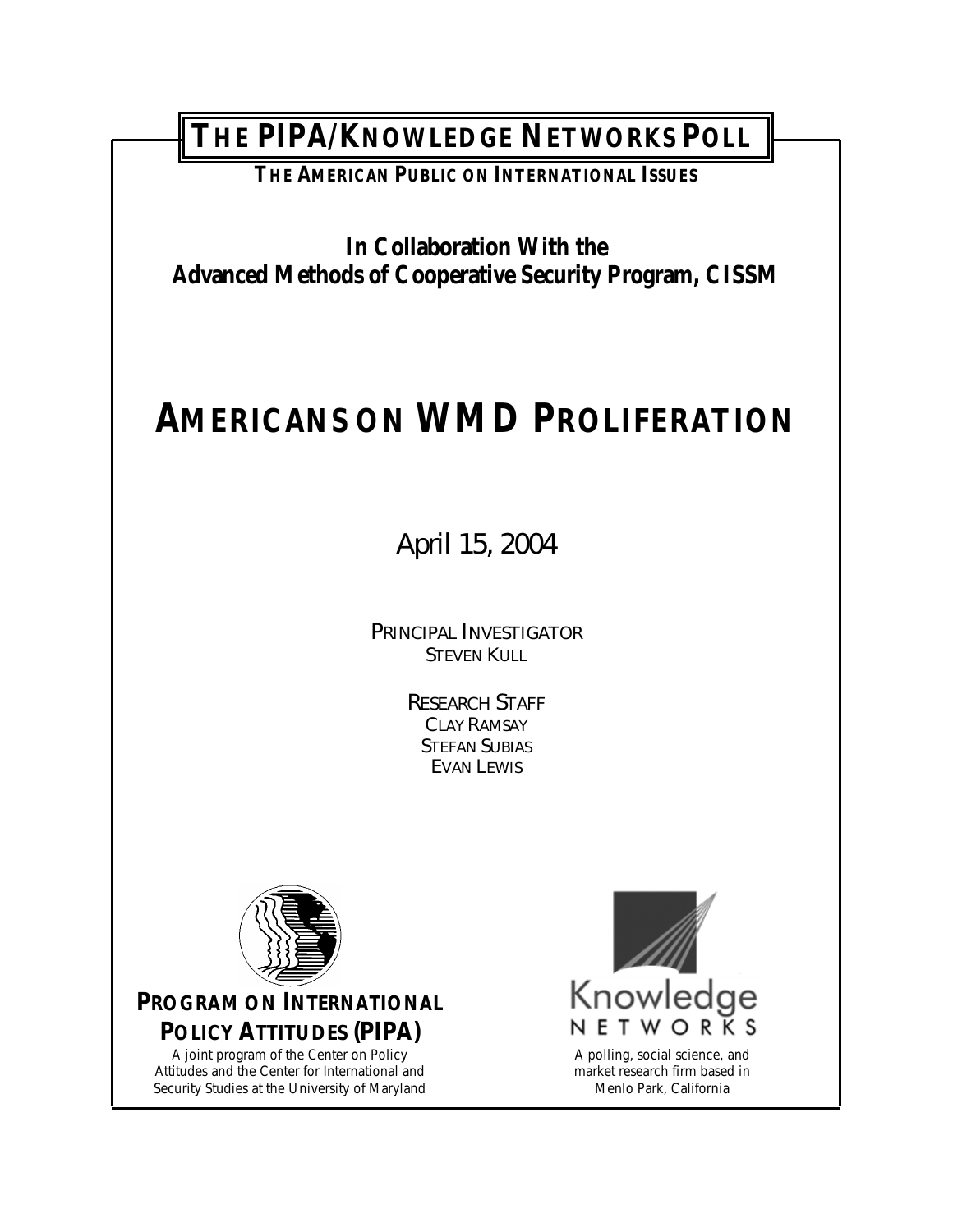| <b>PIPA Board of Advisors</b>                         |                                                               |                                                 |  |  |
|-------------------------------------------------------|---------------------------------------------------------------|-------------------------------------------------|--|--|
| <b>I.M. Destler</b><br>University of Maryland         | Alan Kay<br><b>Americans Talk</b><br><b>Issues Foundation</b> | Robert Shapiro<br>Columbia University           |  |  |
| <b>Gloria Duffy</b><br><b>Commonwealth Club</b>       | Catherine Kelleher<br>US Naval War College                    | <b>Fred Steeper</b><br><b>Market Strategies</b> |  |  |
| <b>Bill Frenzel</b><br><b>Brookings Institution</b>   | <b>Anthony Lake</b><br>Georgetown University                  | Daniel Yankelovich<br>Public Agenda Foundation  |  |  |
| <b>Alexander George</b><br><b>Stanford University</b> | <b>Benjamin Page</b><br>Northwestern University               |                                                 |  |  |

**The Program on International Policy Attitudes (PIPA)** is a joint program of the Center for International and Security Studies at Maryland and the Center on Policy Attitudes. PIPA undertakes research on American attitudes in both the public and in the policymaking community toward a variety of international and foreign policy issues. It seeks to disseminate its findings to members of government, the press, and the public as well as academia.

**Knowledge Networks** is a polling, social science, and market research firm based in Menlo Park, California. Knowledge Networks uses a large-scale nationwide research panel which is randomly selected from the national population of households having telephones and is subsequently provided internet access for the completion of surveys (and thus is not limited to those who already have internet access).

**The Center for International and Security Studies at Maryland (CISSM)**, at the University of Maryland's School for Public Affairs, pursues policy-oriented scholarship on major issues facing the United States in the global arena. Using its research, forums, and publications, CISSM links the University and the policy community to improve communication between scholars and practitioners. CISSM's Advanced Methods of Cooperative Security Program is exploring the security implications of globalization.

**The Center on Policy Attitudes (COPA)** is an independent non-profit organization of social science researchers devoted to increasing understanding of public and elite attitudes shaping contemporary public policy. Using innovative research methods, COPA seeks not only to examine overt policy opinions or positions, but to reveal the underlying values, assumptions, and feelings that sustain opinions.

Steven Kull, Clay Ramsay, and Evan Lewis designed the questionnaires and wrote the analysis.

John D. Steinbruner, and Nancy Gallagher of the Advanced Methods of Cooperative Security Program made major contributions, as did I.M "Mac" Destler, and Steve Fetter.

Knowledge Network's Stefan Subias adapted the questionnaires and managed the fielding of the polls.

Trent Perrotto, Meredith Perry, Michael Buffardi, Roman Gershkovich and Batsuuri Haltar contributed to the production of the report.

The search of existing poll data was done with the aid of the Roper iPOLL database.

This study was made possible by grants from the Rockefeller Brothers Fund, the Ford Foundation and the John D. and Catherine T. MacArthur Foundation.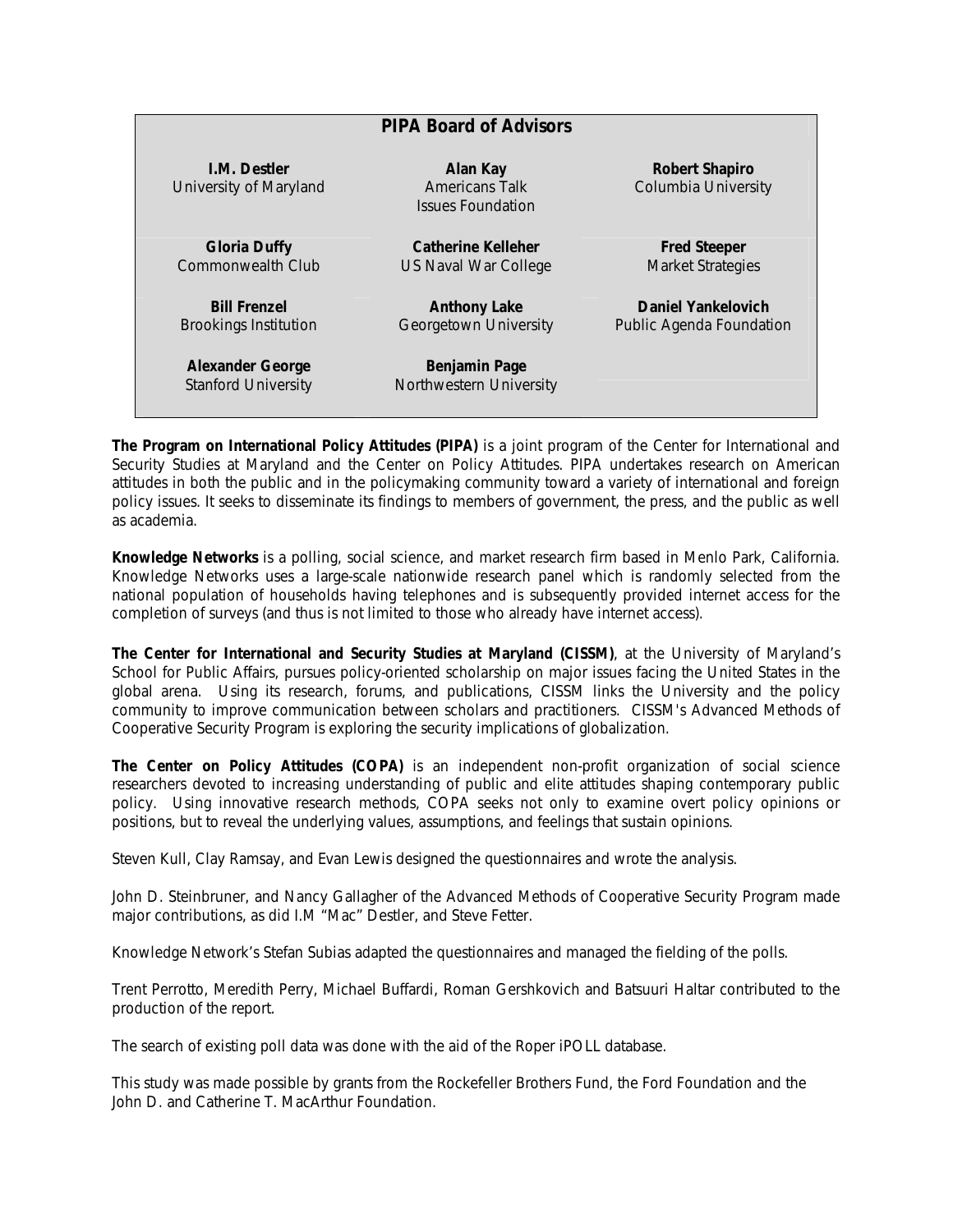#### **INTRODUCTION**

Weapons of mass destruction are very much in the news these days. The war against Iraq was premised largely on the concern that Iraq already had a large and growing stockpile of unconventional weapons and would not be easily deterred from using them. Efforts to stop North Korea's acquisition of nuclear weapons are making little progress. The recent revelation that Pakistani scientists were illicitly selling nuclear weapons technology within a far-reaching black market has reduced confidence in existing efforts to contain proliferation.

These developments naturally raise questions about the health and viability of the international regime for containing the proliferation of weapons of mass destruction. While the Nuclear Non-Proliferation Treaty is still in place, some non-nuclear weapon states continue to be frustrated by the failure of the nuclear weapon states to move more rapidly toward nuclear disarmament. The US has come under particular fire for exploring the possible development of new types of nuclear weapons, refusing to ratify the Comprehensive Test Ban Treaty, and implying that it might use nuclear weapons against non-nuclear states if attacked with non-nuclear weapons of mass destruction—all steps seen as contrary to the overarching NPT goal of reducing the role of nuclear weapons. The US, however, argues that as long as nuclear weapons are part of the US arsenal they need to be improved, and implies that new threats of non-nuclear weapons of mass destruction require a reevaluation of constraints established during the Cold War.

Many of these issues are embedded in a larger debate about whether the US should primarily address the problem of proliferation through the use of military threats against potential proliferators, or through developing and strengthening a multilateral regime for preventing proliferation through arms control.

Typical of this debate is the current controversy surrounding the biological weapons treaty. At present this treaty does not have provisions for international inspectors to examine biological research laboratories to verify compliance with the treaty. There have been international efforts to increase the treaty's effectiveness by adding a verification and enforcement protocol, but the US opposes such a protocol on the basis that inspections of US laboratories could jeopardize US security and commercial interests without providing reliable protection against cheaters.

Other controversies in regard to nuclear weapons include the debate about whether the US and Russia should reduce the number of nuclear weapons on high alert, and the recent Bush administration proposal to have nuclear weapons under US-Russian arms reduction agreements be dismantled rather than destroyed, preserving the option of reconstituting them—a position opposed by the Russians. There are also the continuing debates about how large the US nuclear arsenal needs to be and whether the US should build a ballistic missile defense system.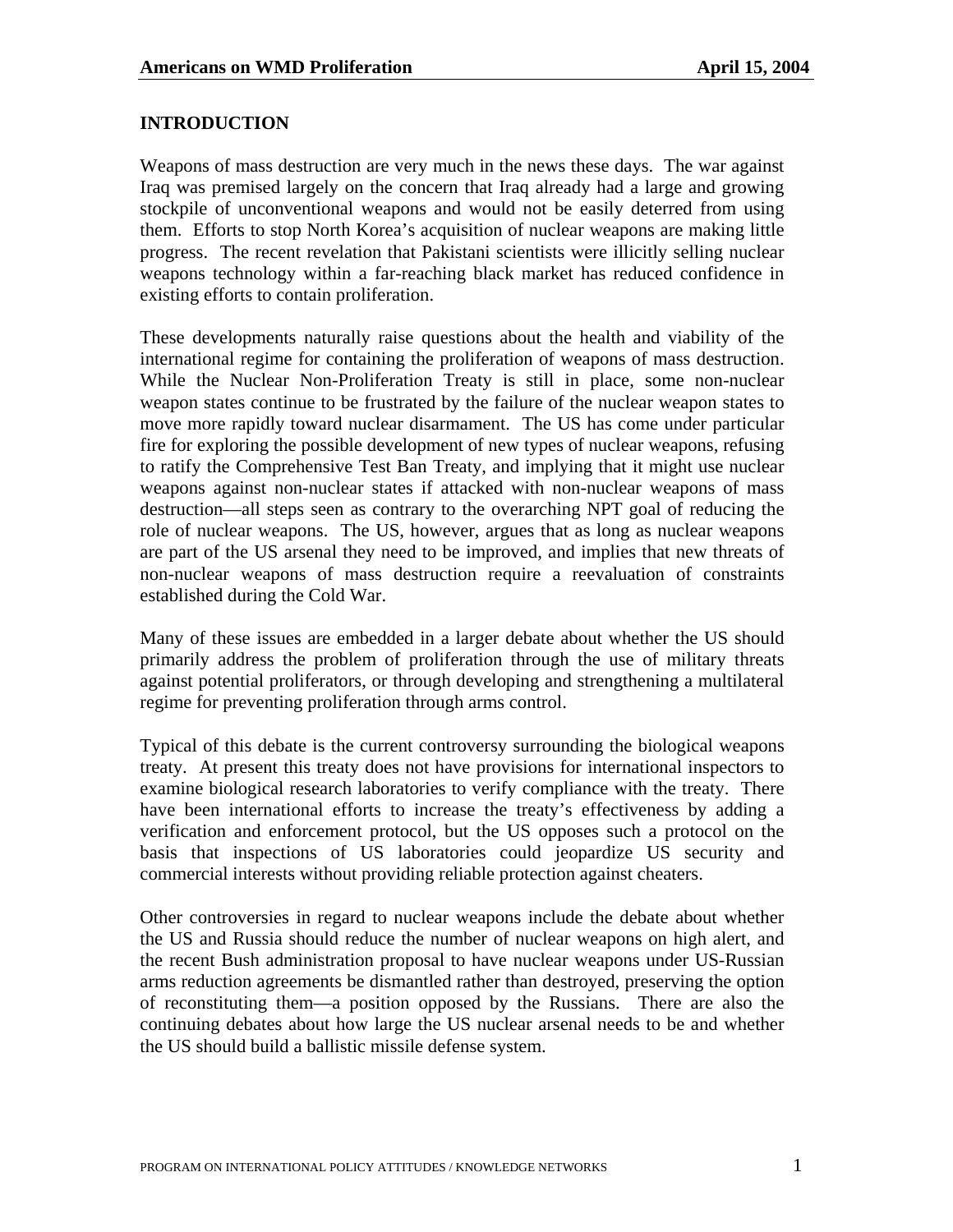Yet another debate is on the question of whether, in the course of the US undertaking research on defense measures against biological weapons, the US should develop test pathogens—that is, new infectious diseases--as an aid to developing antidotes in anticipation of hostile parties developing such pathogens as biological weapons.

To find out more about how the American public responds to these debates, the Program on International Policy Attitudes, in collaboration with CISSM's Advanced Methods of Cooperative Security Program, conducted a nationwide poll of 1,311 Americans from March 16-22. The margin of error was plus or minus 2.8%-4.5%, depending on whether the question was administered to all or part of the sample. The poll was fielded by Knowledge Networks using its nationwide panel, which is randomly selected from the entire adult population and subsequently provided internet access. For more information about this methodology, go to [www.knowledgenetworks.com/ganp.](http://www.knowledgenetworks.com/ganp)

Funding for this research was provided by the Rockefeller Brothers Fund, the Ford Foundation and the John D. and Catherine T. MacArthur Foundation.

Key findings of the study were:

## *1.**Concern for Proliferation of WMD*

The public continues to show high levels of concern about the proliferation of weapons of mass destruction. A majority believes that 10 or more countries have secret programs for developing weapons of mass destruction. A very large majority continues to say that preventing the spread of nuclear weapons should be a very important US foreign policy goal. In dealings with Pakistan, preventing the proliferation of WMD is given a higher priority than the hunt for al Qaeda.................3

#### *2.**Preference for Approach Based on Multilateral Arms Control*

To approach the problem of proliferation, Americans show a strong preference for multilateral arms control over the use of military threats. This is consistent with a broad and growing emphasis on multilateral cooperation in US foreign policy. A very large majority believes that the recent discovery that Pakistani scientists have dispersed nuclear weapons technology points to the need for enhanced arms control efforts. Support for international treaties banning chemical and biological weapons is near-unanimous. Broadly, rejection of the idea that the US should go its own way in international matters is at an all-time high. Support for increased defense spending has slipped to its lowest point in over a decade. ...........................................................5

## *3. Strengthening the Biological Weapons Treaty*

A very large majority supports giving international inspectors the power to examine biological research laboratories in all countries, including the US, to determine if they are abiding by the biological weapons treaty. Three-quarters incorrectly believe that the US government supports such an inspection regime. .............................................8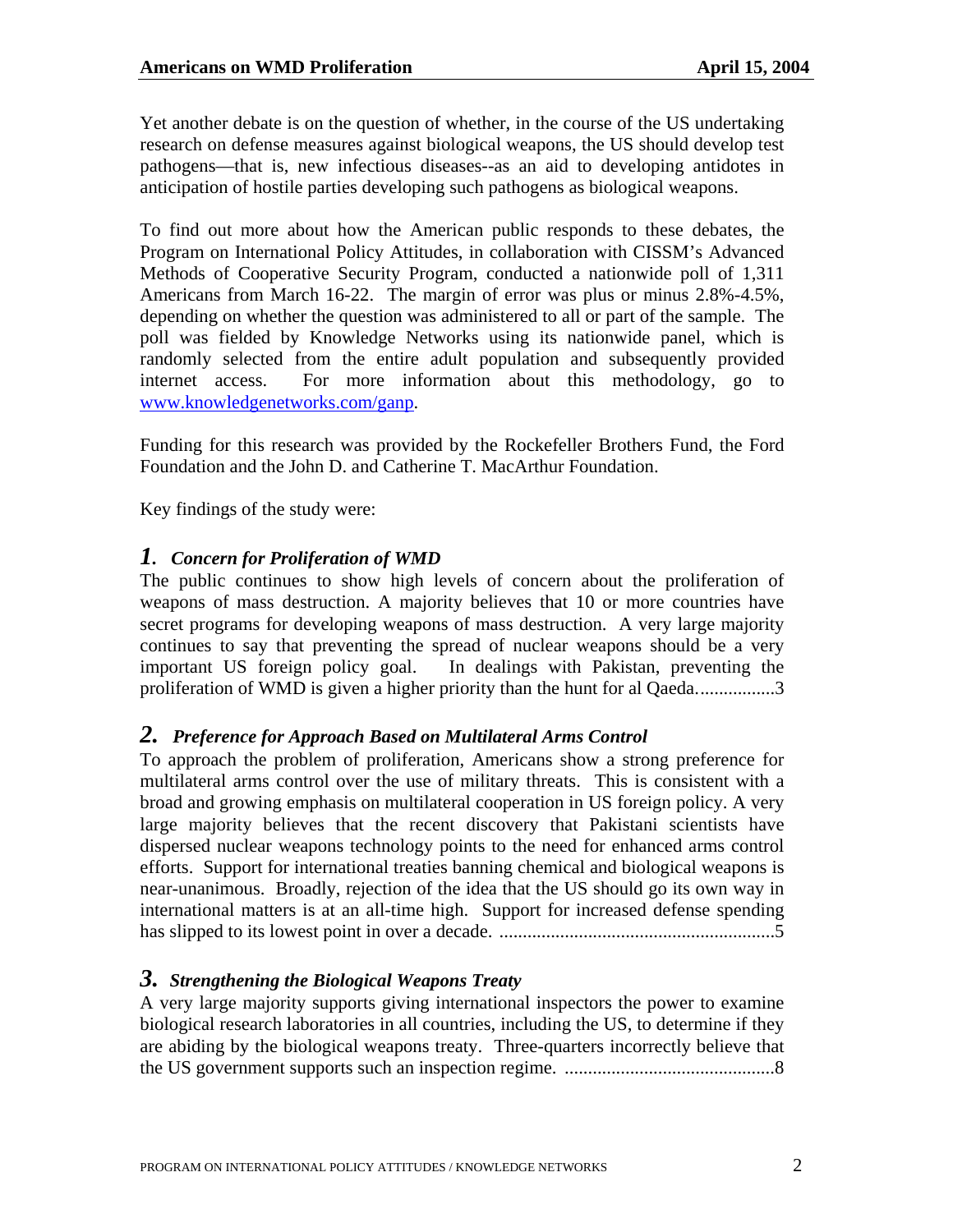## *4. The NPT and the Goal of Eliminating Nuclear Weapons*

A majority is not aware that the US made a commitment to seek the ultimate elimination of nuclear weapons as part of the Non-Proliferation Treaty. However, a very large majority thinks doing so was a good idea and that the US should make greater efforts toward that goal. Even without this information, a large majority favors pursuing the goal of elimination of nuclear weapons, though two-thirds believe this is not the goal of the Bush administration. .............................................................9

## *5. Comprehensive Test Ban Treaty*

Americans overwhelmingly and consistently support US participation in the treaty banning all nuclear explosions, even when presented arguments for and against participation. A majority incorrectly assumes that the US is already a member of the treaty. ..........................................................................................................................11

#### *6. Reducing the Role of Nuclear Weapons*

Americans favor reducing the role of nuclear weapons in US security policy. A majority favors the US reaffirming its commitment not to use nuclear weapons against countries that do not have nuclear weapons, as a way of encouraging them not to acquire or build nuclear weapons. Despite heightened concerns about a chemical or biological attack, most oppose seeking to deter such an attack by threatening nuclear retaliation and generally oppose the US ever using nuclear weapons first. An overwhelming majority supports an international agreement to reduce the number of nuclear weapons on high alert. Majorities say it is not necessary for the US to develop new types of nuclear weapons, including small nuclear weapons. .................12

## *7. Reducing the Number of Nuclear Weapons*

Americans favor deep cuts in the number of weapons in the US nuclear arsenal, even while grossly underestimating the actual number. Most oppose the idea of dismantling, rather than destroying, nuclear weapons that come under US-Russian arms reduction agreements. .........................................................................................18

#### *8. Biodefense Research*

A large majority opposes the idea of the US inventing new infectious diseases so as to develop countermeasures, in anticipation of hostile groups or countries inventing such disease agents to be used as biological weapons. .......................................................19

#### *9. Weapons in Space and Missile Defense*

A large majority favors a new treaty banning weapons in space. Only a small minority favors deployment of a ballistic missile defense system, but a large majority favors continued research. ..........................................................................................20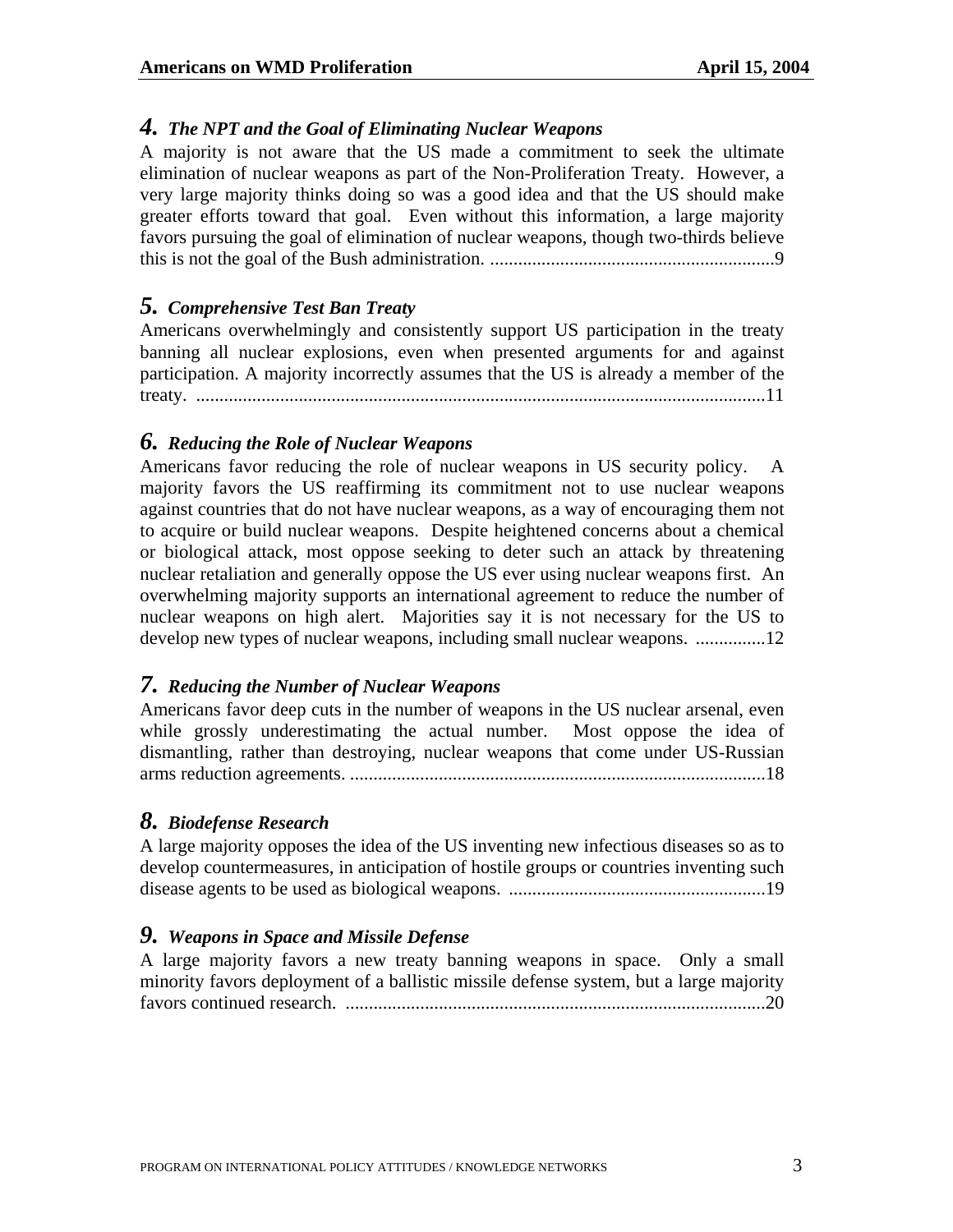## **FINDINGS**

## *1. Concern for Proliferation of WMD*

**The public continues to show high levels of concern about the proliferation of weapons of mass destruction. A majority believes that 10 or more countries have secret programs for developing weapons of mass destruction. A very large majority continues to say that preventing the spread of nuclear weapons should be a very important US foreign policy goal. In dealings with Pakistan, preventing the proliferation of WMD is given a higher priority than the hunt for al Qaeda.** 

Despite recent successes in Pakistan, Libya and Iran in the effort to prevent the spread of weapons of mass destruction, Americans have not grown sanguine. Asked to estimate the number of countries that have "secret programs for developing weapons of mass destruction," the median estimate was ten.

## **Perceived Number of WMD Perceived Number of WMD Proliferators Proliferators**

*How many countries in the world do you How many countries in the world do you think have secret programs for developing think have secret programs for developing weapons of mass destruction? weapons of mass destruction?*

Median estimate: **10 countries** Median estimate: **10 countries**

An overwhelming majority (84%) continues to say that preventing the spread of nuclear weapons is a "very important" foreign policy goal of the US—essentially unchanged from the 90% who answered this way in the July 2002 poll by the Chicago Council on Foreign Relations. An additional 13% said it is a somewhat important foreign policy goal, 1% said it is not very important and another 1% said it is not at all important. These responses are not

significantly different from when CCFR asked this question before the September 11 attacks—in both 1994 and 1998, 82% said this goal was "very important."

*PIPA/KN 3/04*

*PIPA/KN 3/04*

Perhaps most striking, when presented a question that posed a tradeoff between pursuing the goal of preventing the proliferation of weapons of mass destruction through an inspections process and pursuing the goal of capturing members of al Qaeda, the former was given a higher priority by a two-to-one margin. Respondents were given a description of the current situation in Pakistan with the following introduction:

As you may know, it was recently discovered that scientists in Pakistan were illicitly selling nuclear weapons technology to Iran, North Korean and Libya. The Pakistan government has arrested the leading scientist and he has apologized. However, Pakistan has refused to allow international inspectors to monitor its nuclear weapons program to make sure that this does not happen again.

They were then asked to choose between two policy options: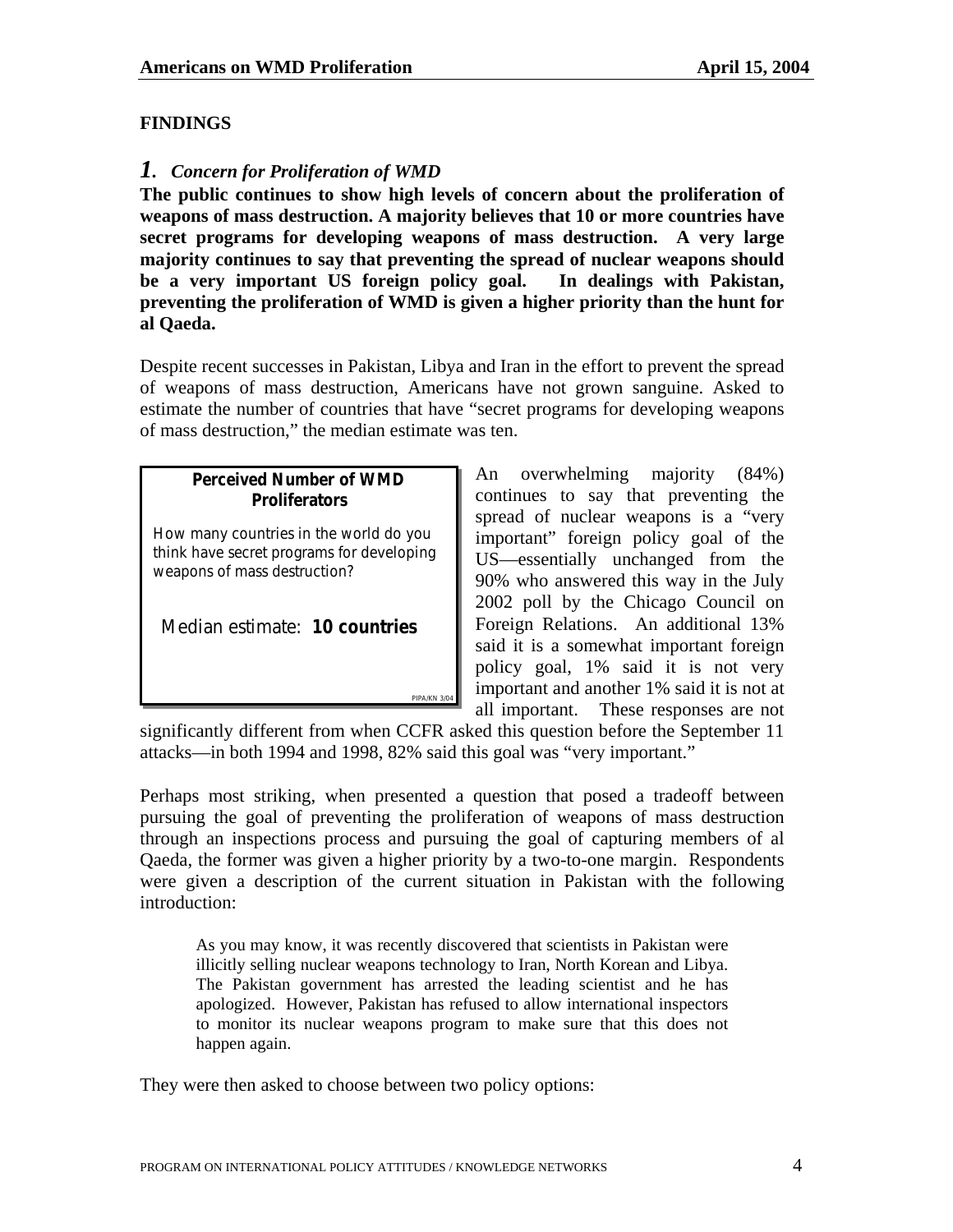To get Pakistan to allow in inspectors, the US should apply pressure, such as economic sanctions, because it is essential to make sure that there is no further spreading of nuclear weapons technology.

The US should not put pressure on Pakistan, because if it does this might lead to such a backlash by radical Islamists that the Pakistan government might not continue to cooperate in the hunt for al Qaeda.

Sixty-four percent chose the first option giving priority to preventing proliferation, while 32% chose the second option of pursuing al Qaeda.

| <b>Dealing With Pakistan</b>                                                                                                                                                                                       |  |  |
|--------------------------------------------------------------------------------------------------------------------------------------------------------------------------------------------------------------------|--|--|
| To get Pakistan to allow in inspectors, the US should apply pressure,<br>such as economic sanctions, because it is essential to make sure that<br>there is no further spreading of nuclear weapons technology      |  |  |
| 64%                                                                                                                                                                                                                |  |  |
| The US should not put pressure on Pakistan, because if it does this<br>might lead to such a backlash by radical Islamists that the Pakistan<br>government might not continue to cooperate in the hunt for al Qaeda |  |  |
| 32%                                                                                                                                                                                                                |  |  |
| PIPA/KN 3/                                                                                                                                                                                                         |  |  |

## *2. Preference for Approach Based on Multilateral Arms Control*

**To approach the problem of proliferation, Americans show a strong preference for multilateral arms control over the use of military threats. This is consistent with a broad and growing emphasis on multilateral cooperation in US foreign policy. A very large majority believes that the recent discovery that Pakistani scientists have dispersed nuclear weapons technology points to the need for enhanced arms control efforts. Support for international treaties banning chemical and biological weapons is near- unanimous. Broadly, rejection of the idea that the US should go its own way in international matters is at an all-time high. Support for increased defense spending has slipped to its lowest point in over a decade.** 

Americans show a very clear preference for how they want the US to approach the problem of proliferation of WMD. Respondents were asked what they thought was "the more important lesson to be learned from the recent discovery that scientists in Pakistan have transferred nuclear technology to Iran, North Korea, and Libya." A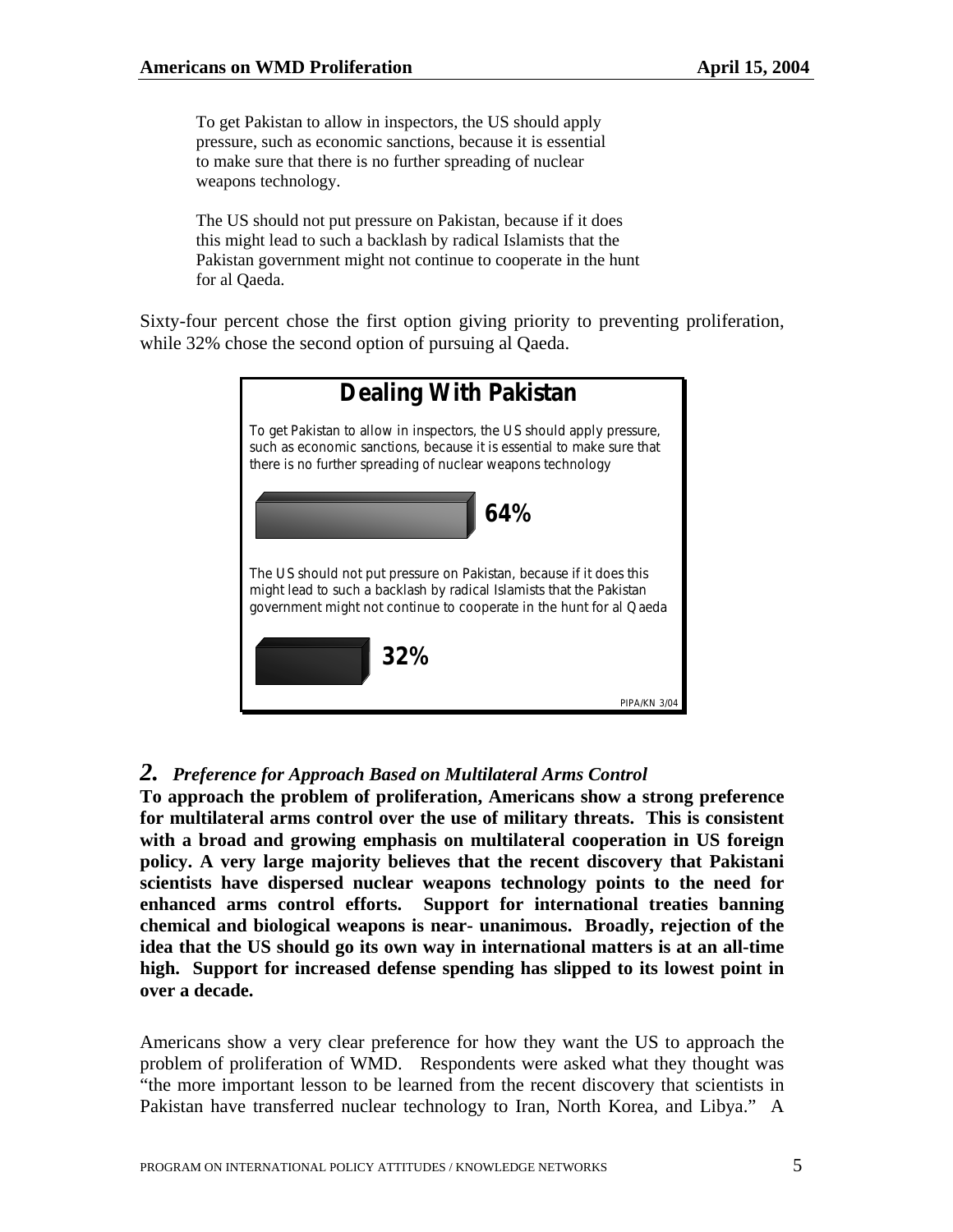very large majority of 73% chose the position that the key lesson was the need to enhance arms control efforts: "the US should seek to strengthen the international effort to stop the spread of nuclear weapons by giving international agencies more power to conduct intrusive inspections." Just 23% chose the position that said the US should realize such efforts are ineffective and "put more emphasis on the US threat to use military force against countries that try to develop nuclear weapons." Also, as mentioned above, support for putting pressure on Pakistan to allow in international arms control inspectors was given a higher priority than maintaining Pakistan's cooperation in the hunt for al Qaeda.



Support for international treaties to prevent proliferation of WMD is nearly unanimous. Ninety-one percent said that the US should participate in the "treaty that bans all chemical weapons," and the same number favored participation in "the treaty that bans all biological weapons."—the US does in fact participate in these two treaties.

More broadly, Americans show a strong and growing preference for a multilateral approach to US security interests. Asked whether they agree with the statement "Since the US is the most powerful nation in the world, we should go our own way in international matters, not worrying too much about whether other countries agree with us or not," 79% said they disagreed. This is the highest number that has ever disagreed with this question, going back to 1964.

Asked to choose between two statements characterizing broad policy orientations, only 16% chose the one that said, "The US should use its power to make the world be the way that best serves US interests and values." Rather, 83% chose the one that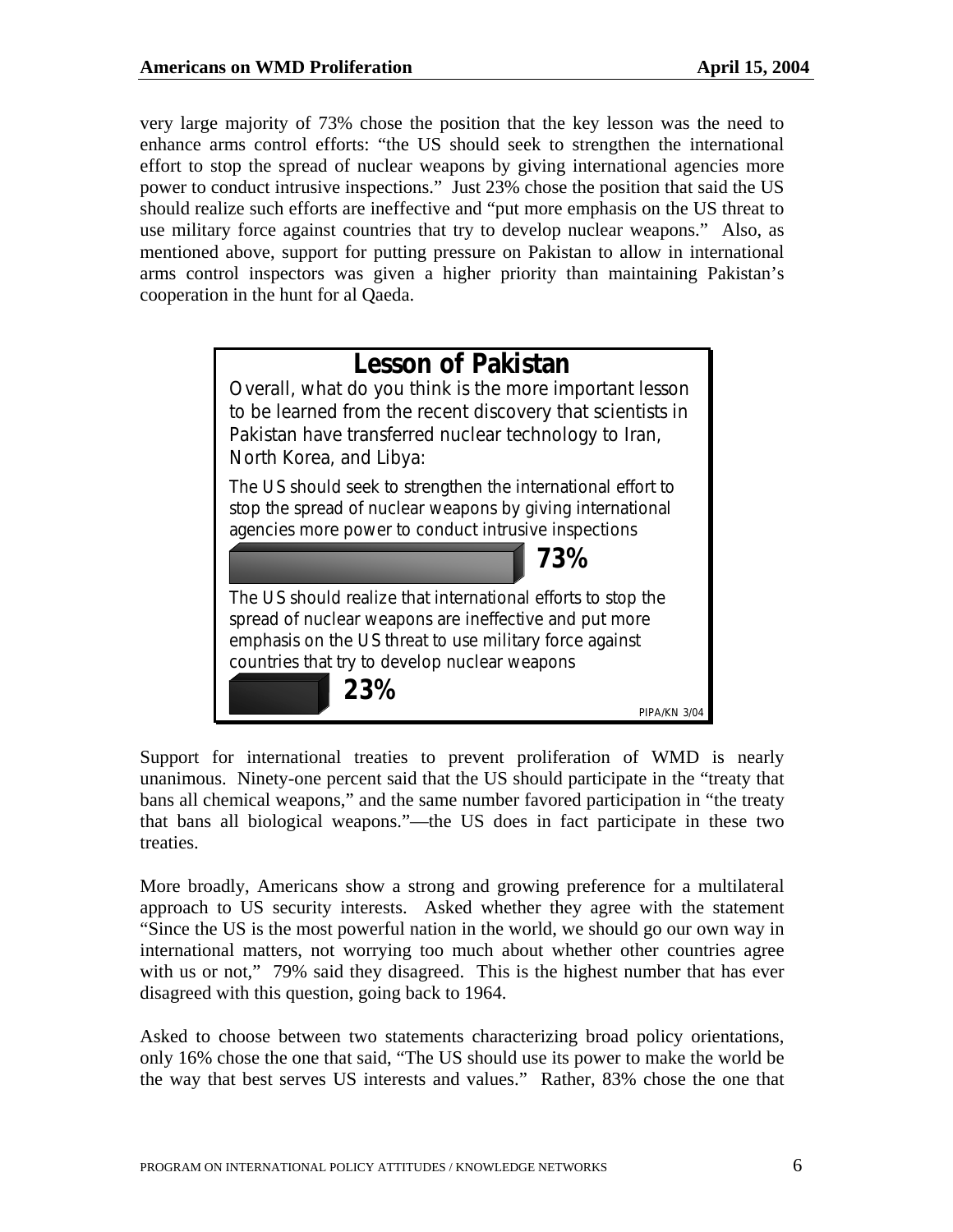said, "The US should coordinate its power together with other countries according to shared ideas of what is best for the world as a whole."



Consistent with the aforementioned support for deemphasizing the role of military threats in dealing with the threat of proliferation, support for increased defense spending has slipped to its lowest point in a decade. Just 16% said the US spends too little on defense, while 41% say it spends too much and 41% say the present level is about right. The last time the percentage saying the US spends too little has been so low was in January 1992 (NBC/Wall Street Journal).

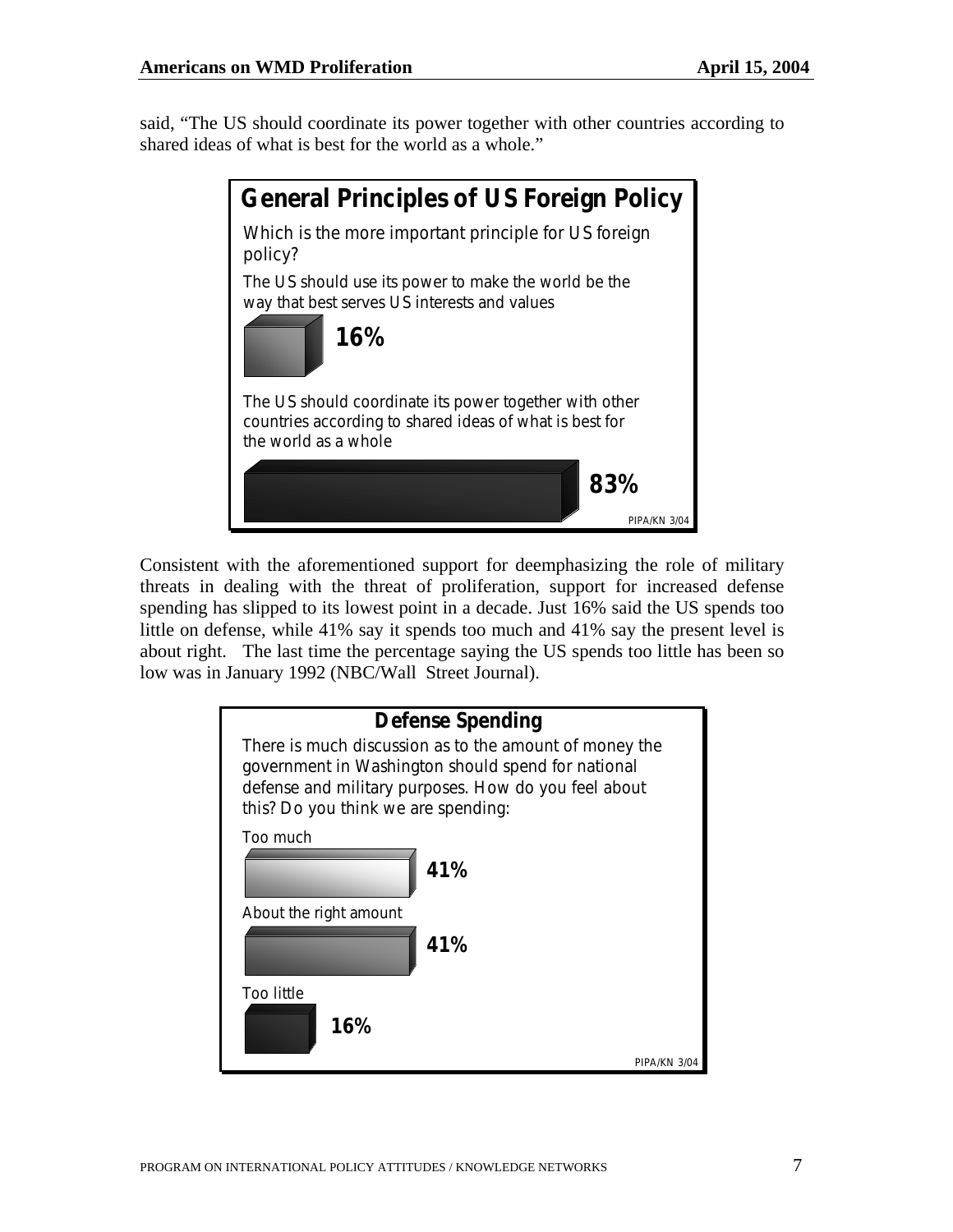#### *3. Strengthening the Biological Weapons Treaty*

**A very large majority supports giving international inspectors the power to examine biological research laboratories in all countries, including the US, to determine if they are abiding by the biological weapons treaty. Three-quarters incorrectly believe that the US government supports such an inspection regime.** 

As mentioned above, 91% support US participation in the "the treaty that bans all biological weapons." Most (68%) also assume, correctly, that the US does participate in this treaty.

A highly controversial issue is whether, as part of the treaty, international inspectors should be given the right to examine biological research laboratories to verify compliance with the treaty—something the US opposes. A portion of the sample was told "Currently there is some controversy about whether international inspectors should be able to examine biological research laboratories in all countries, including the US, to make sure they are not developing biological weapons." A near unanimous 92% said "international inspectors should have the right to examine biological research laboratories (should not: 7%).



To determine how Americans might respond if they heard more of the arguments on this issue, a different part of the sample underwent a different process. Respondents received the same introduction as in the question above, and were also presented two arguments. One opposed inspections, saying: "If international inspectors can look into US biological research laboratories they may get information that they can use for their country's advantage in commercial biotechnology and biodefense." The counterargument presented ran: "Since countries like Iran, North Korea, Russia, and China have signed the treaty, it would certainly be important for US security to be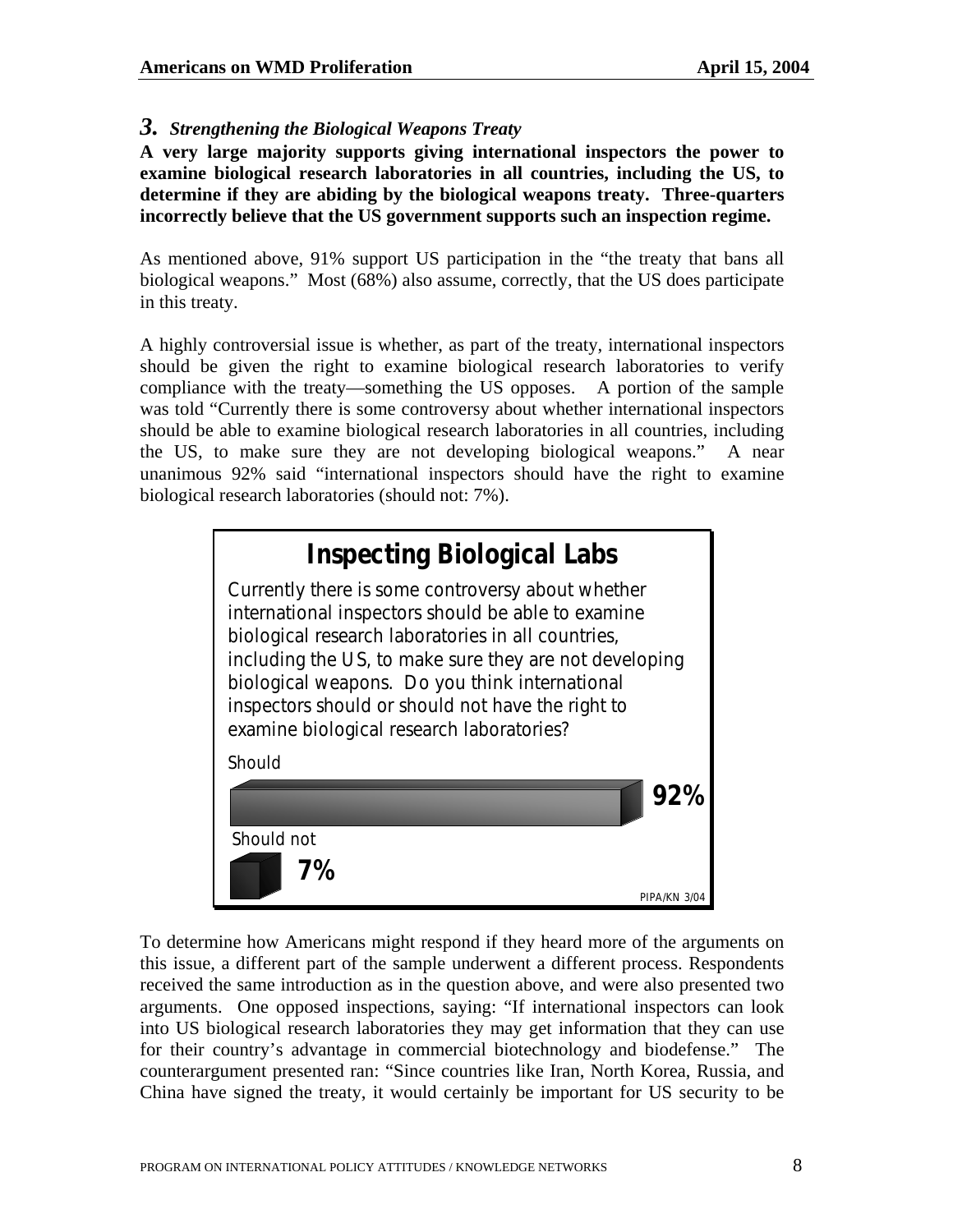able to inspect their laboratories to seek to make sure they are not developing biological weapons." After reading these arguments, they were asked their position. In this case a lesser, but still large, majority of 76% concluded in favor of inspections, with 20% opposed.

Most respondents mistakenly assume that the US favors such inspections. The sample that received the question without arguments (discussed above) were asked if it was their impression that the US favors or opposes "giving international inspectors the right to examine biological research laboratories in all countries, including the US, to make sure they are not developing biological weapons." Three-quarters (74%) mistakenly believed that the US supports establishing such inspections; only 23% correctly said that the US was opposed.

#### *4. The NPT and the Goal of Eliminating Nuclear Weapons*

**A majority is not aware that the US made a commitment to seek the ultimate elimination of nuclear weapons as part of the Non-Proliferation Treaty. However, a very large majority thinks doing so was a good idea and that the US should make greater efforts toward that goal. Even without this information, a large majority favors pursuing the goal of elimination of nuclear weapons, though two-thirds believe this is not the goal of the Bush administration.** 

A majority of respondents were not aware that the US made a commitment to seek the ultimate elimination of nuclear weapons. One portion of the sample was given the following information about the commitments the US made as part of the Non-Proliferation Treaty:

As you may know, the US and most of the world's countries have signed a treaty called the Non-Proliferation Treaty. According to this treaty, the countries of the world that do not have nuclear weapons have agreed not to try to acquire them. In exchange, the countries that have nuclear weapons, including the US, have agreed to actively work together toward eliminating their nuclear weapons.

They were then asked, "Were you aware or not aware that the US has agreed to do this?" Only 39% said that they were aware, while 59% said they were not.

However, an overwhelming majority approved of the US making such a commitment. Respondents were then asked, "Do you think it was a good idea or a bad idea for the US to agree to work toward eliminating nuclear weapons as part of the Non-Proliferation Treaty?" Eighty-four percent said that it was a good idea, while just 14% said it was a bad idea. An even higher 86% said the "US should… do more to work with the other nuclear powers toward eliminating their nuclear weapons."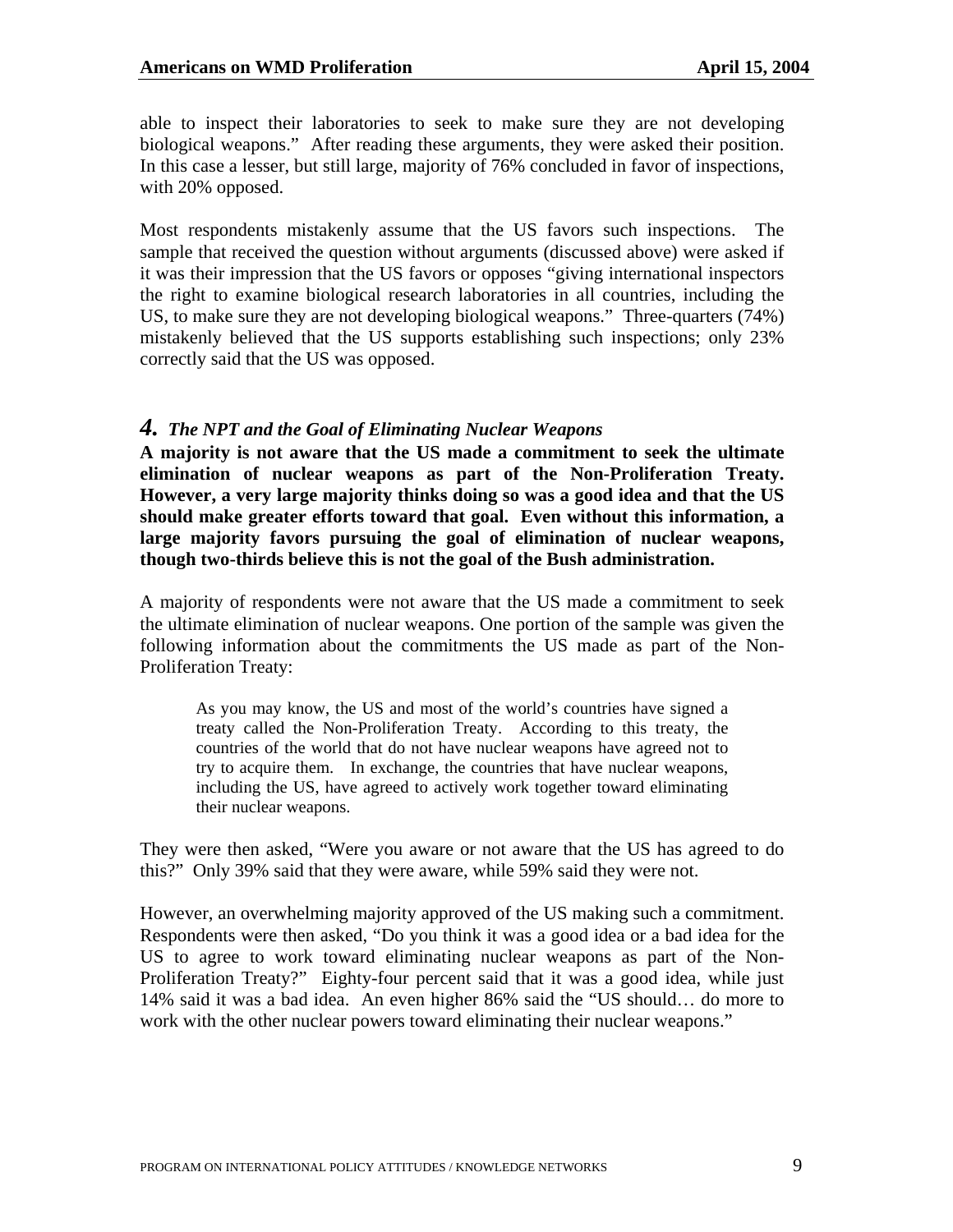| <b>NPT and Eliminating Nuclear Weapons</b>                                     |
|--------------------------------------------------------------------------------|
| Aware U.S. agreed to work toward eliminating nuclear<br>weapons as part of NPT |
| 39%<br>Aware                                                                   |
| 59%<br>Not aware                                                               |
| Believe doing so was:                                                          |
| 84%<br>Good idea                                                               |
| 14%<br>Bad idea                                                                |

#### **General Support for the Goal of Elimination**

Even without the information that there was a quid pro quo as part of the NPT treaty, a majority (albeit a smaller one) favors the goal of eliminating nuclear weapons. A part of the sample that had not heard about the NPT treaty was presented a finegrained set of positions on nuclear weapons. As shown below, the majority (55%) chose the goal to "gradually eliminate all nuclear weapons through an international agreement, while developing effective systems for verifying all countries are eliminating theirs too." An additional 6% chose the option of eliminating nuclear weapons irrespective of what others do. Thus 61% favored the goal of elimination. A combined total of 35% took positions opposed to the goal of elimination. This consisted of 26% favoring reductions but not total elimination, and 9% opposing reductions.

| <b>Goals RE: Nuclear Weapons</b>                                      |  |  |
|-----------------------------------------------------------------------|--|--|
|                                                                       |  |  |
| Nuclear weapons are morally wrong and the US should proceed to        |  |  |
| eliminate its arsenal whether or not others follow our lead           |  |  |
| 6%                                                                    |  |  |
| Our goal should be to gradually eliminate all nuclear weapons         |  |  |
| through an international agreement, while developing effective        |  |  |
| systems for verifying all countries are eliminating theirs too        |  |  |
| 55%                                                                   |  |  |
| We should do our best to reduce the number of nuclear                 |  |  |
| weapons through verifiable international agreements, but it           |  |  |
| should not be our goal to eliminate them entirely                     |  |  |
| 26%                                                                   |  |  |
|                                                                       |  |  |
| Nuclear weapons give the US a uniquely powerful position in the       |  |  |
| world. It is not in the interest of the US to participate in treaties |  |  |
| that would reduce or eliminate its nuclear arsenal                    |  |  |
| 9%<br>PIPA/KN 3/C                                                     |  |  |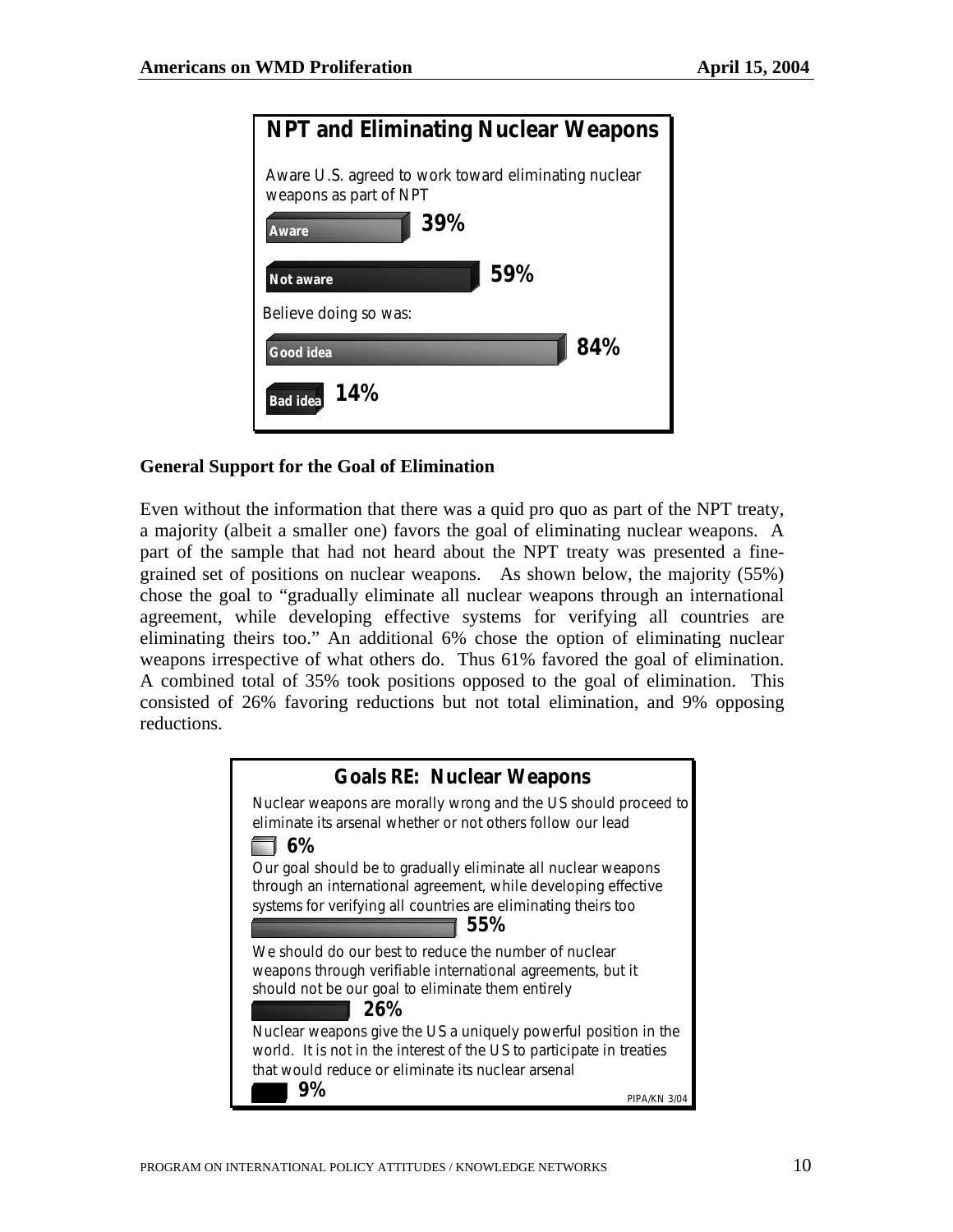The Bush administration was perceived as being considerably more opposed to the goal of eliminating nuclear weapons. Asked to say what they thought was the Bush administration's position on the same four-point scale, only 27% thought the administration would endorse the goal of eliminating nuclear weapons through an internationally verified agreement (24%) or unilaterally (3%). Sixty-six percent thought the Bush administration would favor reductions but not elimination (32%), or would oppose reductions altogether (34%). Overall, 46% assumed that, as compared to their own position, the Bush administration was more in the direction of being opposed to elimination or reductions; 8% assumed that the Bush administration was more in the direction of supporting them; and 38% assumed that the Bush administration held the same position as they do.

#### *5. Comprehensive Test Ban Treaty*

**Americans overwhelmingly and consistently support US participation in the treaty banning all nuclear weapons testing, even when presented arguments for and against participation. A majority incorrectly assumes that the US is already a member of the treaty.**

One of the most prominent debates related to the issue of WMD proliferation is whether the US should ratify the treaty to ban nuclear weapons testing (the Comprehensive Test Ban Treaty or CTBT). Proponents emphasize that a failure to ratify the CTBT undermines the commitment that the US made to seek the elimination of nuclear weapons, while opponents argue that as long as nuclear weapons are part of the US arsenal they need to be tested to determine their viability. While the US signed the treaty in 1996, in 1999 it failed to get the necessary twothirds approval in the Senate to be ratified.

The public, however, shows very strong support for ratification, consistent with its support for the goal of eliminating nuclear weapons and the commitments the US made as part of the NPT treaty. Asked whether "the US should or should not participate" in "the treaty that would prohibit nuclear weapon test explosions worldwide," 87% said that it should. This is virtually the same response as the 81% that answered affirmatively to the same question in the June 2002 CCFR poll.

Interestingly, a majority incorrectly assumes that the US is already a member of the treaty. Fifty-six percent said they thought "the US does…participate in…the treaty that prohibits nuclear weapon test explosions worldwide," while about a third—36%- -did know that the US is not part of the CTBT.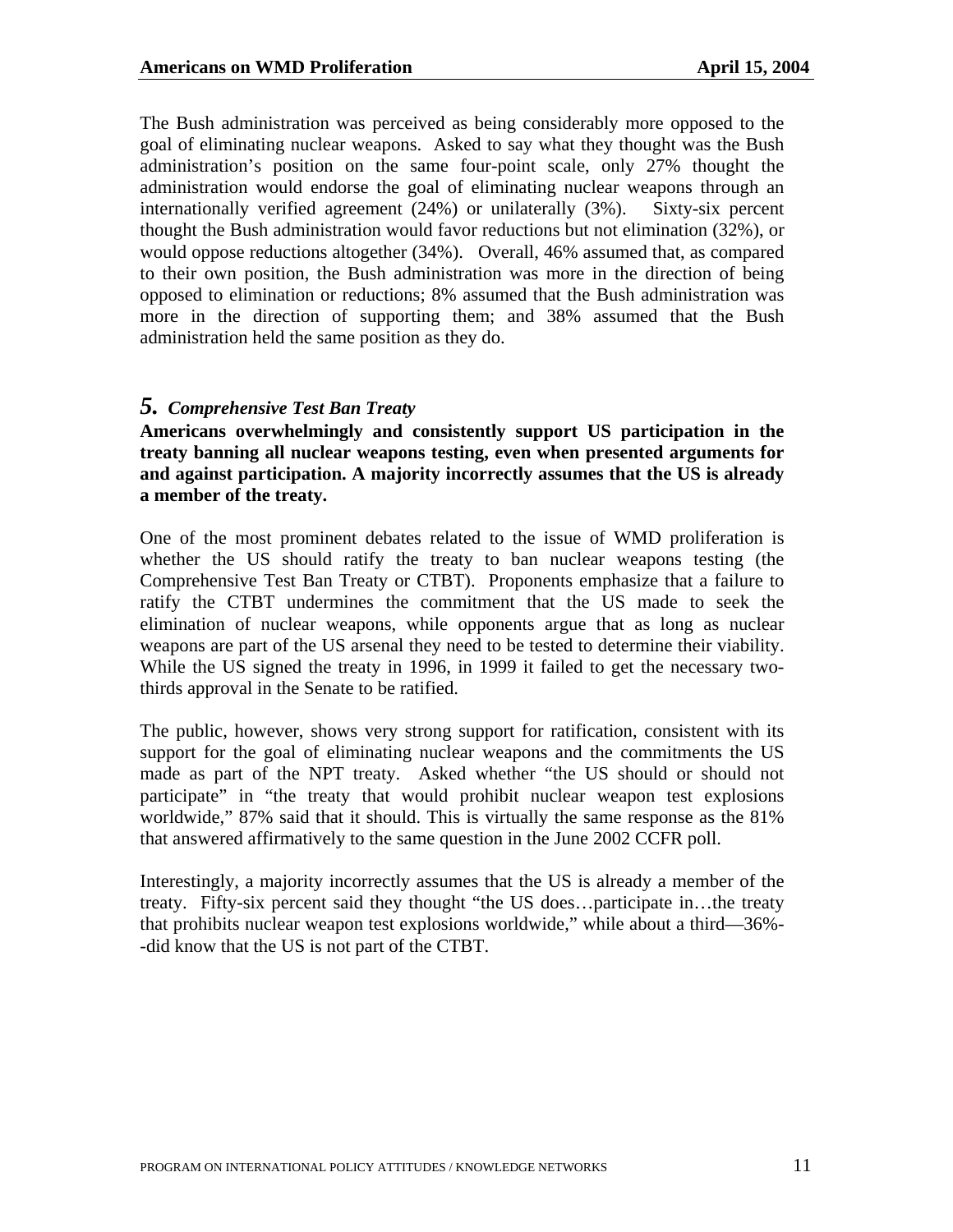

To test whether such a massive level of support might be soft, giving way to arguments made against the CTBT, later in the questionnaire respondents were presented a series of pairs of pro and con arguments and asked to evaluate them. Indeed, the argument that questioned the effectiveness of the treaty garnered modest majority support. Fifty-three percent found more convincing the statement that "Since a crude nuclear weapon can be built without doing testing, a treaty that bans testing cannot do much to help stop the spread of nuclear weapons." Forty-three percent preferred the argument that "If countries cannot test nuclear weapons, then it would be harder for countries like China, India and Pakistan to improve their weapons, and non-nuclear countries that might try to develop nuclear weapons would not be sure they really work."

However, the primary argument that stressed the need to conduct testing did very poorly. Only 18% found convincing the statement: "It is important for the US to be able to periodically test its nuclear weapons because that is the only way we can make sure they still work, and without this certainty America's enemies might not be deterred from attacking the US." An overwhelming 77% instead agreed with the counter-argument: "The US has methods for making sure its nuclear weapons work that do not require explosions and, anyway, the US has so many nuclear weapons America's enemies have to assume that an overwhelming number will work."

Once respondents had worked through these arguments, they were then asked whether the US should participate in the CTBT or not. Eighty-four percent said the US should participate in the treaty, and only 13% said it should not—a result quite close to respondents' 87% judgment in the simple question early in the poll.

Thus it seems that a modest majority thinks that the CTBT's effectiveness in controlling proliferation is likely to be limited, but an overwhelming majority thinks that joining the CTBT would not be a problem for deterrence, and judges that the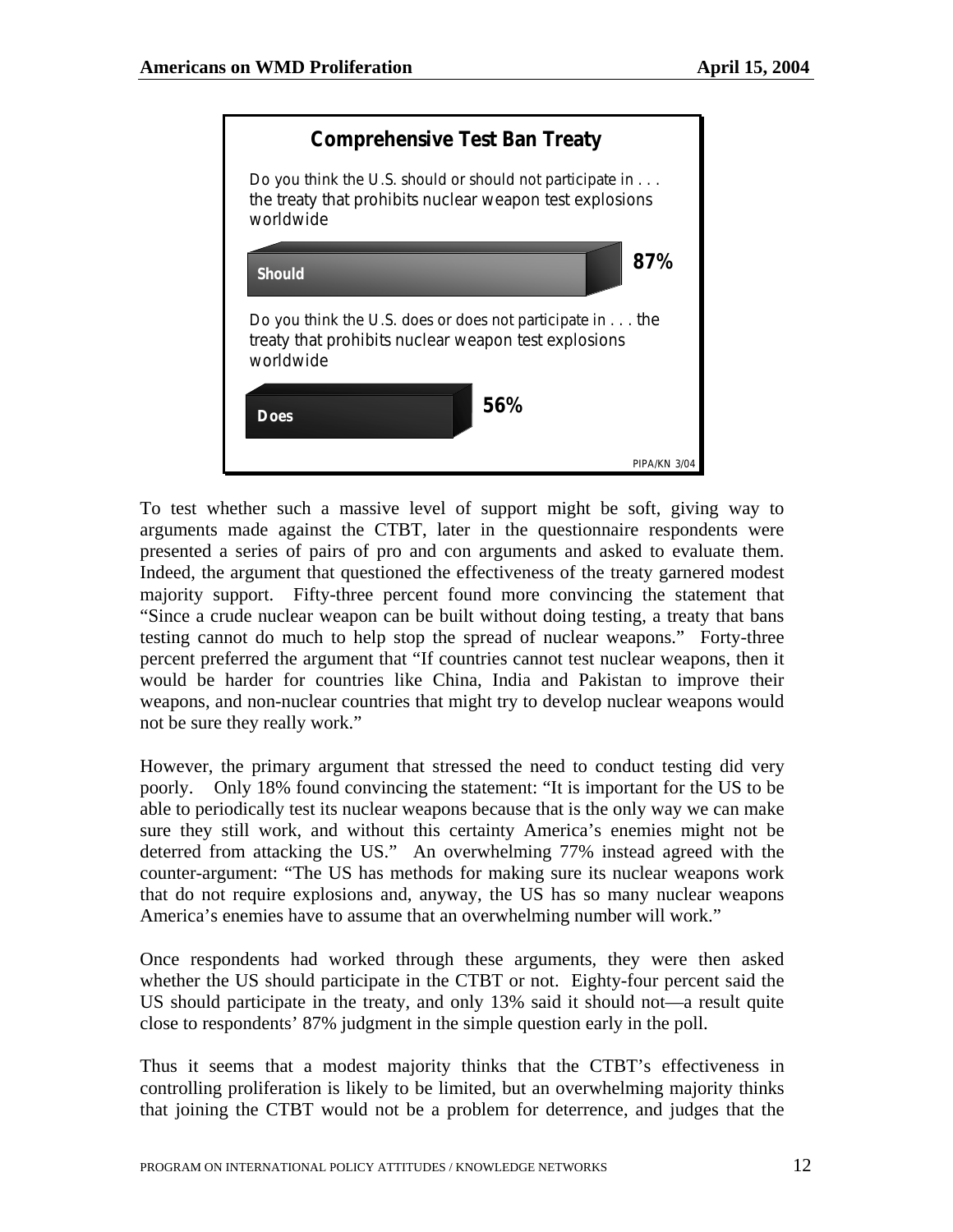treaty's security benefit is well worth the possible costs. This view flows naturally from the very strong majority support for working toward the goal of eliminating nuclear weapons.

#### *6. Reducing the Role of Nuclear Weapons*

**Americans favor reducing the role of nuclear weapons in US security policy. A majority favors the US reaffirming its commitment to not use nuclear weapons against countries that do not have nuclear weapons, as a way of encouraging them not to acquire or build nuclear weapons. Despite heightened concerns about a chemical or biological attack, most oppose seeking to deter such an attack by threatening nuclear retaliation and generally oppose the US ever using nuclear weapons first. An overwhelming majority supports an international agreement to reduce the number of nuclear weapons on high alert. Majorities say it is not necessary for the US to develop new types of nuclear weapons, including small nuclear weapons.** 

In general, Americans show a readiness to deemphasize the role of nuclear weapons in US security policy—in accord with their strong majority preference (discussed above) to work toward the goal of eliminating nuclear weapons that is part of the NPT treaty's commitments.

#### **Using Nuclear Weapons to Deter Use of Non-Nuclear WMD**

An overwhelming majority rejected the idea of using nuclear weapons to deter attacks with chemical and biological weapons. Concern for the impact on norms related to the non-proliferation regime trumped the goals of using nuclear weapons for deterrence. Offered two positions, only 13% endorsed the position that "to deter other countries from using chemical or biological weapons against the US, the US should say that in response to such an attack it would retaliate with nuclear weapons." The other position focused on how this proposal might impede nonproliferation efforts, saying "America has overwhelming conventional military power to destroy any target it chooses, and it is not a good idea for the US to threaten to be the first to use nuclear weapons when we are trying to discourage other countries from developing or using them." An overwhelming 84% agreed.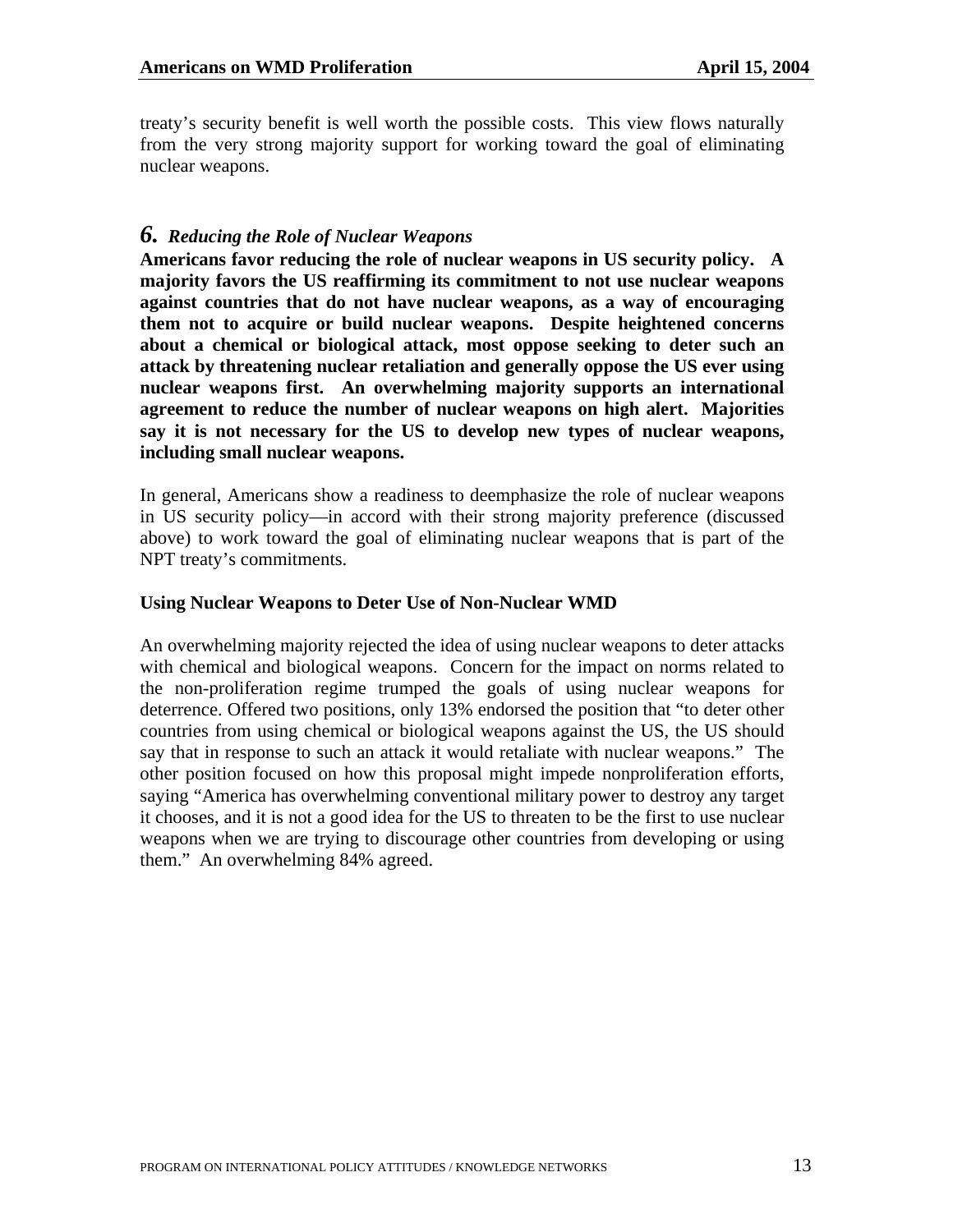

A related question was in regard to the commitment the US first made in 1978 and reaffirmed in 1995 to not use nuclear weapons against countries that have signed the NPT and do not have nuclear weapons.<sup>1</sup> Respondents were presented three options on this issue. Only 17% endorsed the position that "The US should explicitly retract this commitment, so that countries that have biological or chemical weapons will be deterred from using them out of fear that the US will use nuclear weapons in response." Rather, 57% chose the option that the US should "reconfirm" its commitment to not use nuclear weapons against countries that do not have nuclear weapons, "so as to discourage countries from trying to acquire or build nuclear weapons." Here again, concern for the goals of preventing proliferation trumped the goal of using nuclear weapons to deter attacks.

Interestingly, the majority chose the option of reaffirming the commitment in service of the goal of maintaining the non-proliferation regime, even when they were given the option of trying to serve both ends by maintaining some ambiguity. The alternative, "The US should not make a statement either way, but just leave things as they are," was endorsed by just 20%.

 $\overline{a}$ 

<span id="page-15-0"></span> $<sup>1</sup>$  If a non-nuclear state allied with a nuclear state were to attack the US, US forces, or a US ally, this would fall</sup> under an exception stated in the commitment. See Arms Control Association Fact Sheet, "U.S. Nuclear Policy: 'Negative Security Assurances'," at http://www.armscontrol.org/factsheets/negsec.asp.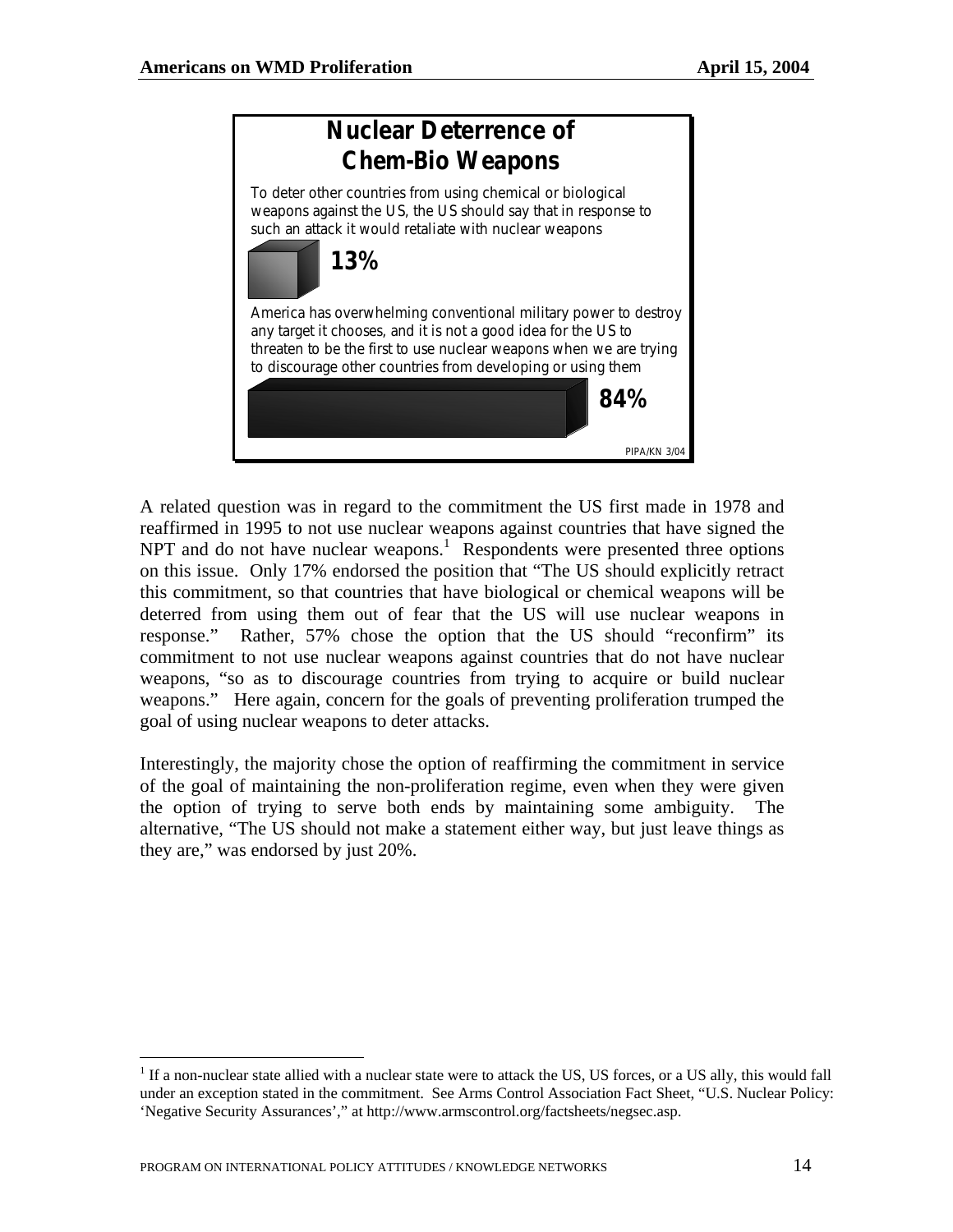

#### **First Use of Nuclear Weapons**

The public generally opposes the US ever using nuclear weapons first. Respondents were offered three "positions about the possible use of nuclear weapons by the United States."

Only 18% chose the option that "In certain circumstances, the US should use nuclear weapons even if it has not suffered a nuclear attack." Rather, 81% chose options rejecting the first use of nuclear weapons, with 60% saying that "The US should only use nuclear weapons in response to a nuclear attack," and 21% saying the "The US should never use nuclear weapons under any circumstances." These responses are essentially the same as when CCFR asked this question in June 2002.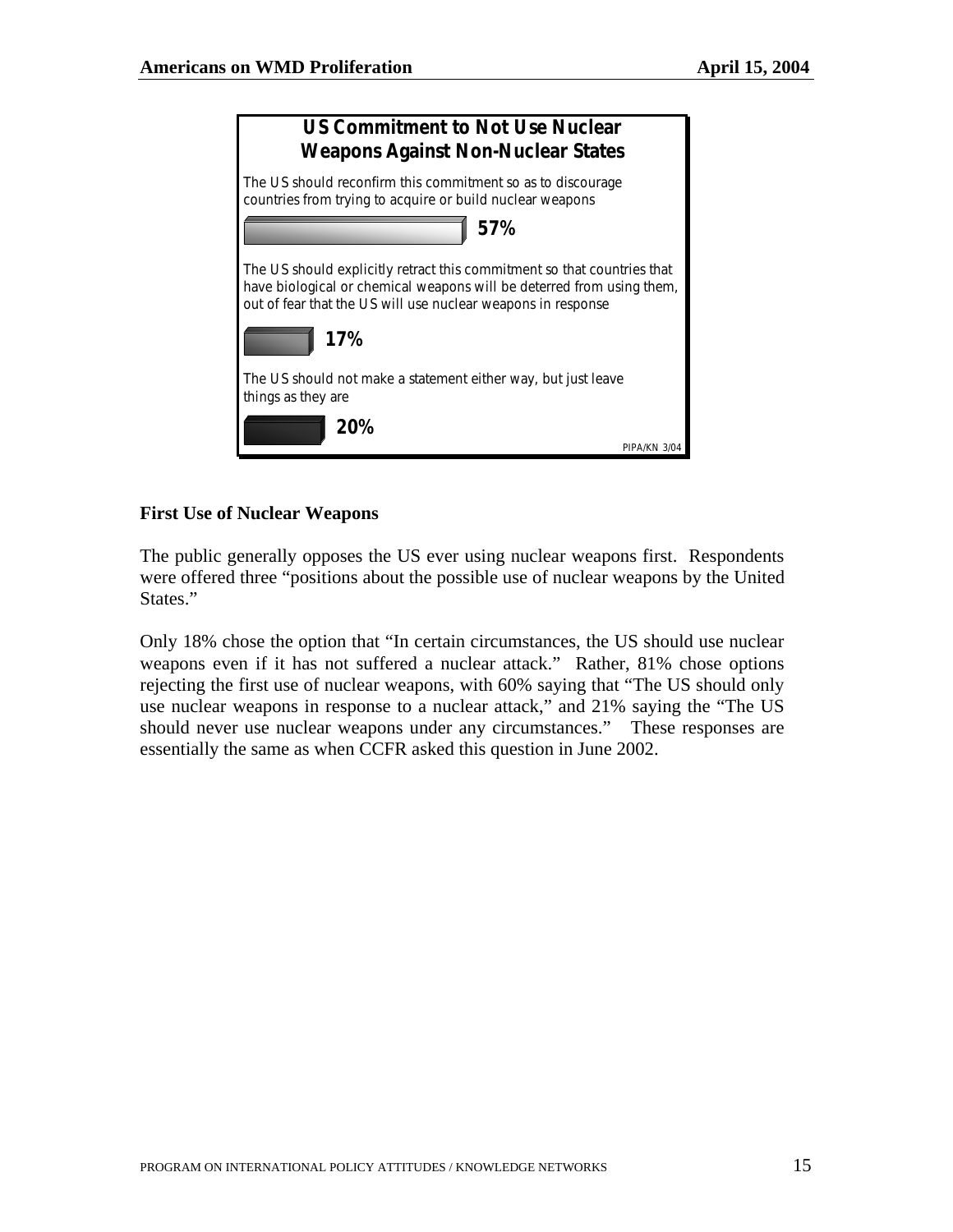

#### **De-alerting**

An overwhelming majority supports an international agreement to reduce the number of nuclear weapons on high alert. Respondents were told that on one hand "some people have proposed that the US and the other nuclear powers could lower the risk of accidental nuclear war by having a verifiable agreement" to lower the number of weapons on high alert, while on the other hand "others oppose this idea, saying it is too difficult to make sure that the other countries would not cheat." When asked their position, 82% said the US should "work with other nuclear powers to reduce the number of nuclear weapons on high alert," while 16% said the US should not do so.



#### **Developing New Types of Nuclear Weapons**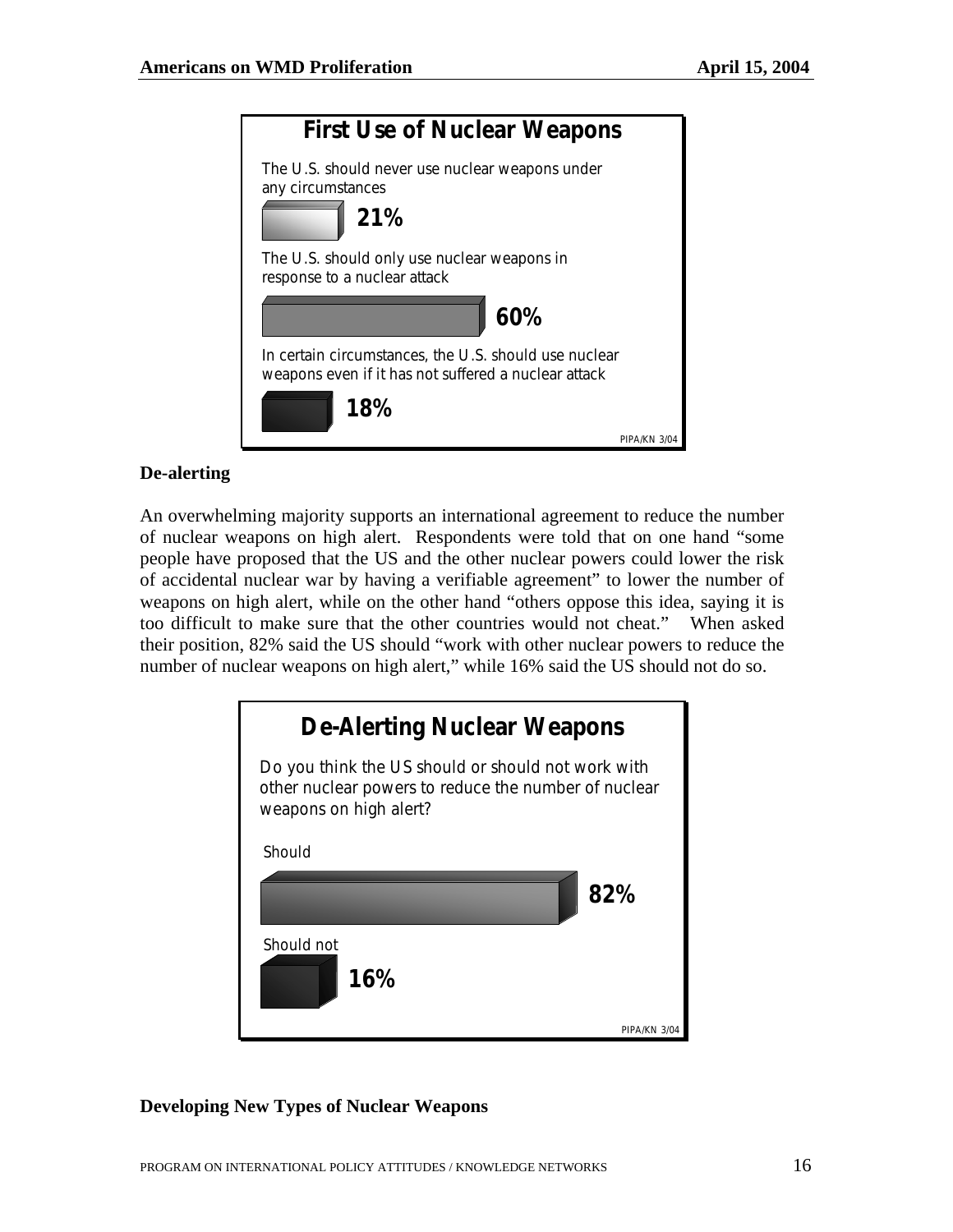One of the most important current issues relative to the Non-Proliferation Treaty is whether the US should try to develop new varieties of nuclear weapons, given its obligations under the NPT. Public attitudes on this issue were tested in multiple ways. First, respondents were offered a simple question: "Do you think it is or is not necessary for the US to develop new types of nuclear weapons, beyond those that it already has?" By a two-to-one margin (65% to 34%), a strong majority said they thought it was not necessary for the US to develop new types of nuclear weapons.



To find out how Americans might respond if they heard more of the arguments surrounding this debate, a different part of the sample was presented a series of arguments for and against the US developing new types of nuclear weapons, and had respondents evaluate each. The argument found most convincing was a con argument based on concern for upholding the norms related to the goal of nonproliferation: "The immense destructiveness of nuclear weapons makes it critical that the US discourage other countries from developing them. The US would be setting a bad example if it were to abandon its restraint and start developing new types of nuclear weapons." Sixty-three percent found this convincing, while 35% found it unconvincing.

One argument favoring developing new weapons also did well: "It is unrealistic to think that it will ever be possible to eliminate nuclear weapons, and as long as they are an important part of the defense of our country we should continue to improve their capability." Fifty-five percent rated this as a convincing argument, and 43% found it unconvincing.

Two other arguments—one on each side of the debate—were narrowly rejected by the same margin. A con argument emphasized cost: "Developing new types of nuclear weapons when we are already so far militarily superior to any other country is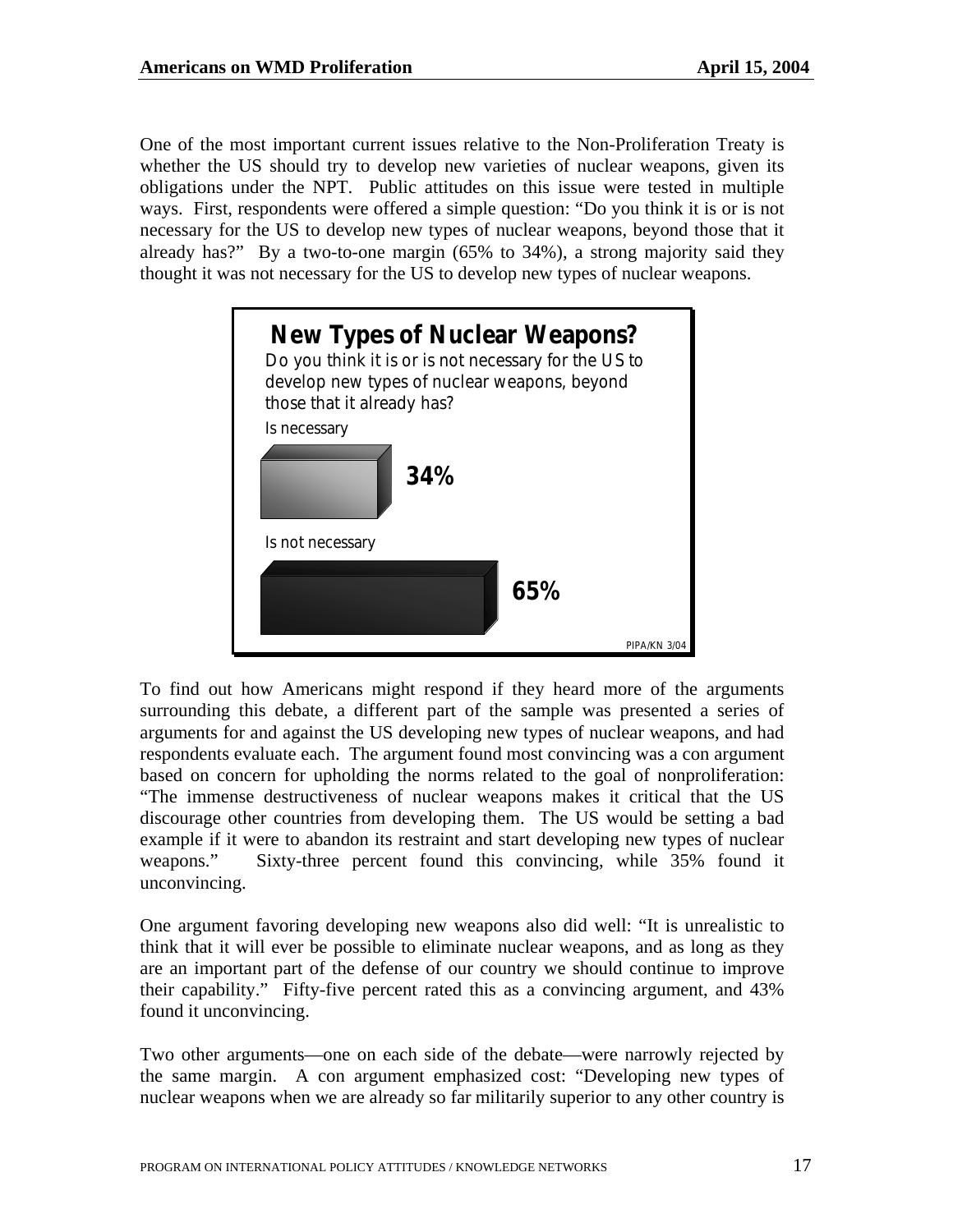a big waste of money." Fifty-three percent found this unconvincing and 46% convincing—suggesting that price alone is not a conclusive argument for a majority. A pro argument focused on the future's inherent uncertainty: "We cannot be sure what the future holds and what use there may be for nuclear weapons in the future. Therefore, it is important to keep developing new types of nuclear weapons that might serve some unanticipated purpose." Fifty-two percent found this unconvincing and 46% convincing—suggesting that uncertainty as such is too general a factor to be decisive for many.

Finally, having evaluated the arguments, respondents were asked whether the US "should or should not develop new types of nuclear weapons, beyond those that it already has." A 59% majority rejected such development, with 39% in favor. This majority was 6 points lower than the majority that opposed such development without having heard the arguments.

#### **Developing Small Nuclear Weapons**

Respondents who had not heard the pro and con arguments regarding developing new types of nuclear weapons were asked about developing "small nuclear weapons" with pro and con arguments embedded into the question. It ran as follows:

Some people say that the US should develop small nuclear weapons that might be easier to use than conventional weapons against some limited targets and might produce less fallout than existing nuclear weapons. Others say this is a bad idea, because even small nuclear weapons produce large amounts of fallout and that the US should be leading the world by working toward reducing nuclear weapons, not trying to develop new ways to use them. Do you think the US should or should not develop small nuclear weapons?

With these arguments to consider, 59% rejected developing new types of nuclear weapons, with 38% in favor.

#### *7. Reducing the Number of Nuclear Weapons*

**Americans favor deep cuts in the number of weapons in the US nuclear arsenal, even while grossly underestimating the actual number. Most oppose the idea of dismantling, rather than destroying, nuclear weapons that come under US-Russian arms reduction agreements.** 

Americans grossly underestimate the size of the US nuclear arsenal. Asked "How many nuclear weapons do you think the US has in the US, or on submarines, that are ready to be used on short notice," the median estimate was 200. This is far below the actual number of approximately 6,000 active strategic warheads, more than 2,000 of which are on high alert. Only 18% gave an estimate of 1,000 weapons or more.

Despite this low estimate, respondents showed a readiness to cut the size of the arsenal even lower. Asked "How many nuclear weapons do you think the US needs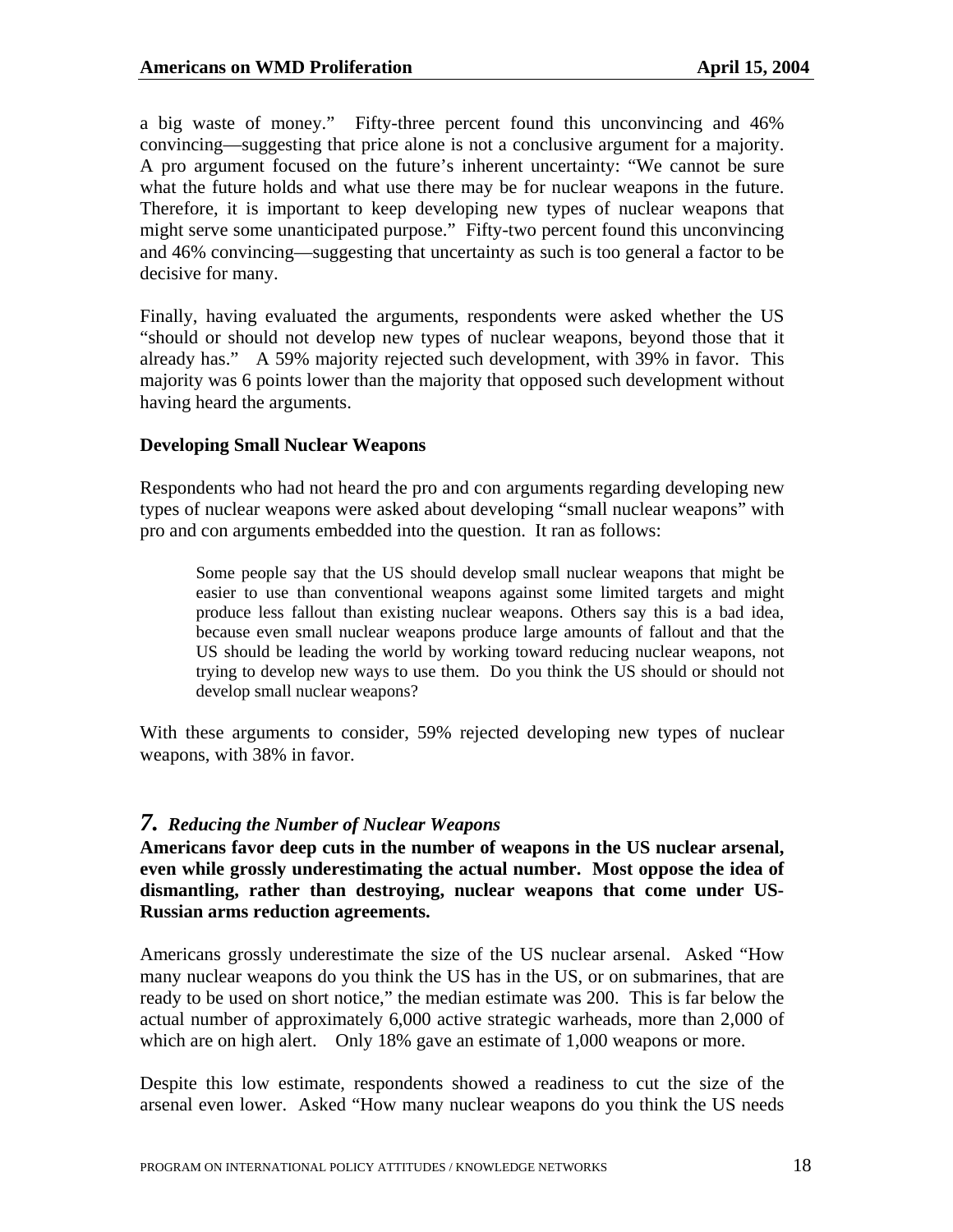to make sure other countries are deterred from attacking it," the median response was a mere 100—a 50% cut below the perceived level.

| Size of US Nuclear Arsenal                                                                                                                             |              |
|--------------------------------------------------------------------------------------------------------------------------------------------------------|--------------|
| How many nuclear weapons do you think the<br>US has in the US, or on submarines, that are<br>ready to be used on short notice?<br>Median response: 200 |              |
| How many nuclear weapons do you think the US<br>needs to have to make sure other countries are<br>deterred from attacking it?<br>Median response: 100  |              |
| Actual number:<br>Approximately: $2,000$ high-alert, $6,000$ active                                                                                    | PIPA/KN 3/04 |

According to the most recent US-Russian arms control treaty, called the Moscow Treaty, by 2010 each side would reduce to 1700-2200 operationally deployed strategic weapons worldwide.

#### **Dismantling vs. Destroying Nuclear Weapons**

The Bush administration has proposed that the nuclear weapons under US-Russian arms reduction agreements be dismantled rather than destroyed, preserving the option of reconstituting them—a position opposed by the Russians. Respondents were asked, "when the US and Russia reduce the number of their nuclear weapons as part of an arms control agreement," whether it would be "best for each side to destroy the weapons completely," or to "partially dismantle them so they could be reassembled later." A 72% majority opted to destroy the weapons, with just a quarter (25%) preferring to dismantle them.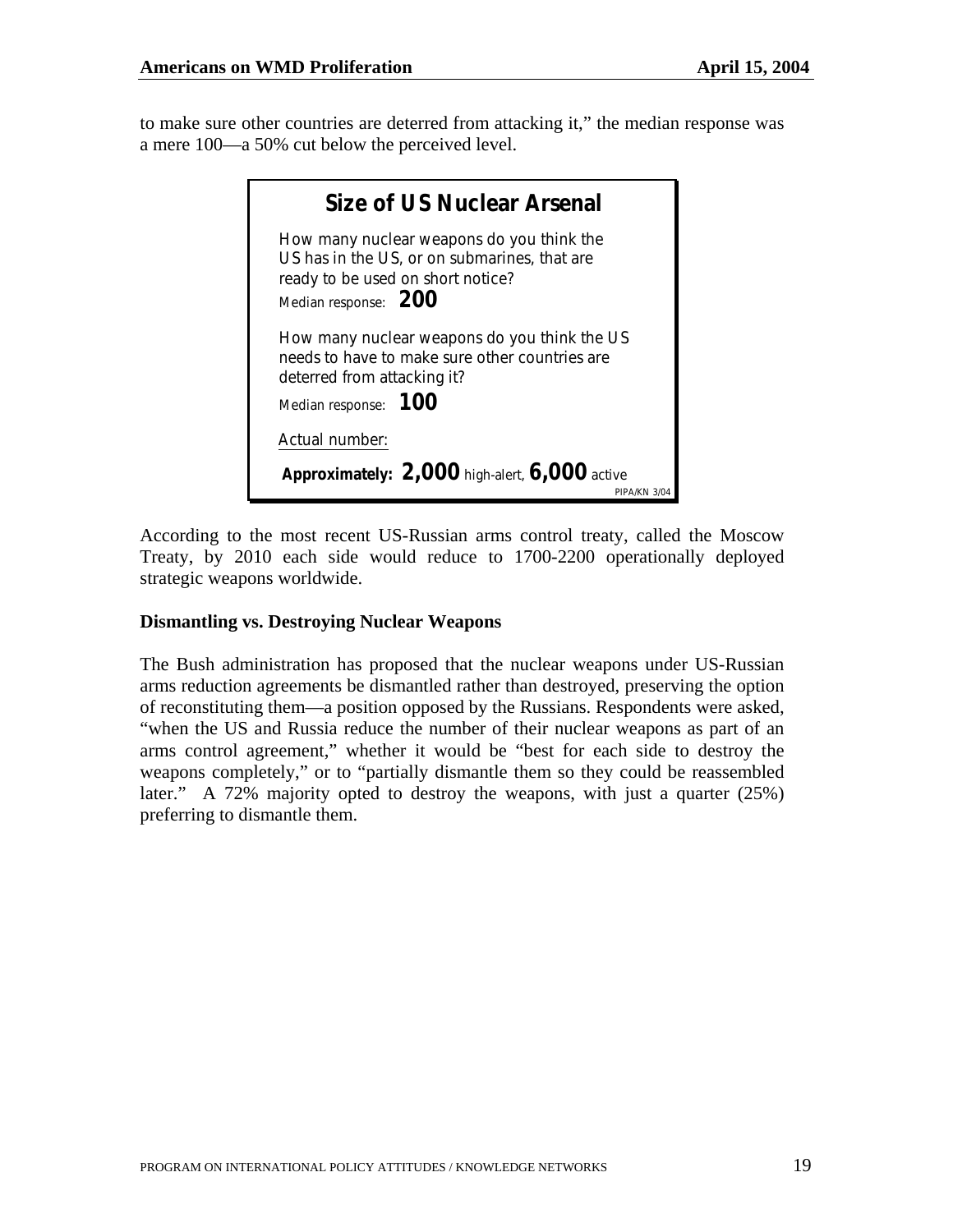

*8. Biodefense Research* 

## **A large majority opposes the idea of the US inventing new infectious diseases so as to develop countermeasures, in anticipation of hostile groups or countries inventing such disease agents to be used as biological weapons.**

In the course of the US undertaking research on defense measures against biological weapons, the issue has arisen whether the US should develop test pathogens—that is, new infectious diseases--as an aid to developing antidotes in anticipation of hostile parties developing such pathogens as biological weapons.

As this is a complex issue respondents were only presented the issue together with the key arguments. Respondents were told "Currently there is a debate about whether the US should work to invent new infectious diseases as part of its biodefense research." The question then offered one argument in favor of, and one against, the US pursuing this course of action. The question's pro argument focused on terrorists and the need to be prepared, pointing out that "it is always possible that terrorists will also develop [new infectious diseases], and we need to be ready with new vaccines and antidotes against them." The con argument said "the US should not develop new infectious diseases because then other countries are more likely to do so," and that "there is too great a danger that the new infectious diseases will be released into the environment by accident or malicious intent."

Respondents were then asked whether the US should or should not invent "new infectious diseases as part of its biodefense research." A strong majority—68% said the US should not invent such diseases for this purpose, while only about a quarter (28%) favored the idea.

# *9. Weapons in Space and Missile Defense*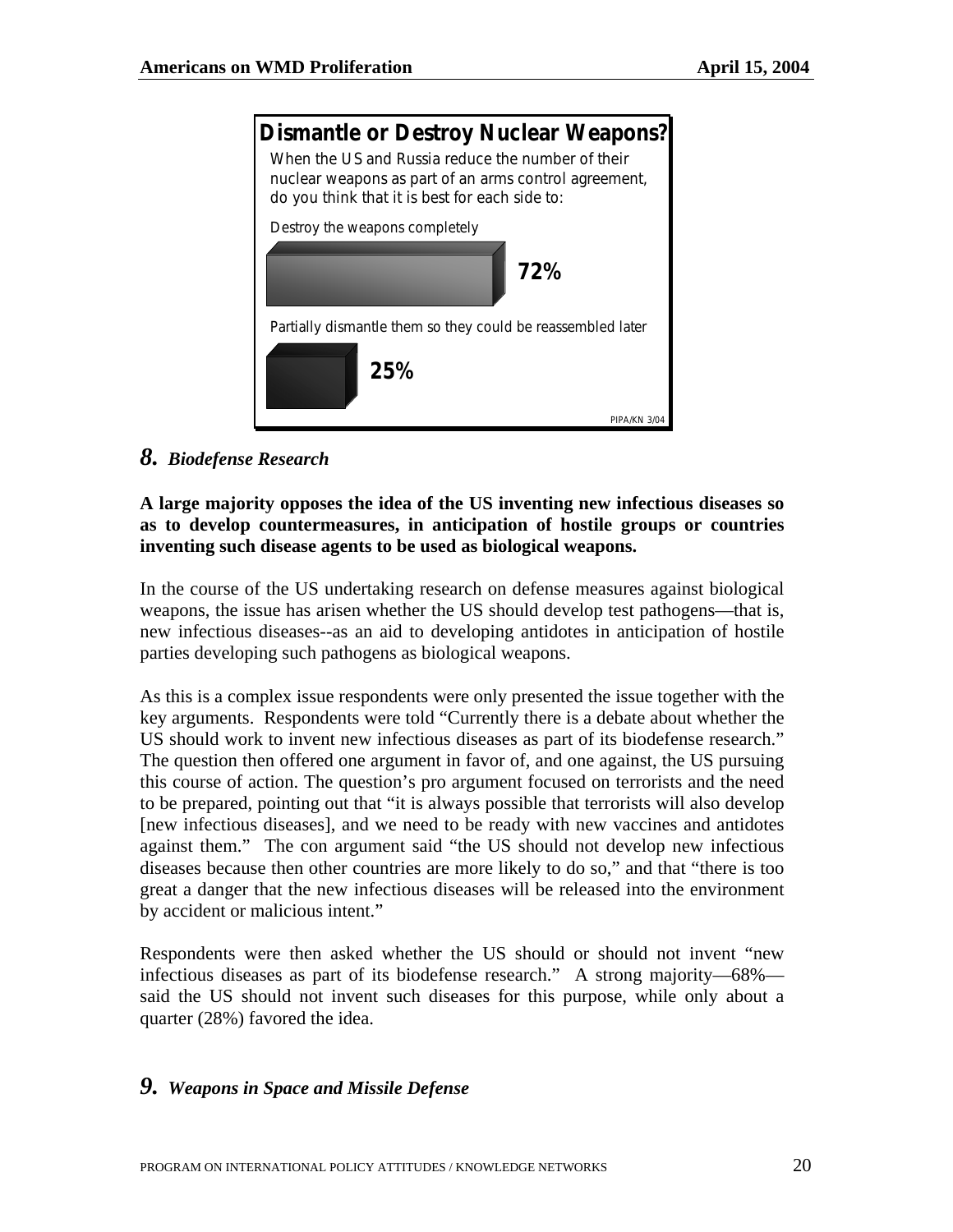**A large majority favors a new treaty banning weapons in space. Only a small minority favors deployment of a ballistic missile defense system, but a large majority favors continued research.** 

Consistent with its support for promoting international arms control agreements, a large majority favors a new treaty banning weapons in space. Simply asked whether such a treaty would be a good idea or a bad idea, 74% said that it would be a good idea, while 22% said it would be a bad idea.



A separate part of the sample was presented a question that contained more information about a possible treaty banning weapons in space. Respondents were presented the following:

As you may know, since the 1960s a number of treaties have banned nuclear weapons in space. Some people have proposed negotiating a new treaty against any kind of weapon in space, including weapons designed to knock out satellites. Here are two positions on this issue.

a. Such a treaty would stop a new arms race in space and would forbid weapons that would threaten US satellites, which are very important for managing US military capabilities.

b. Such a treaty would make it harder for the US to do research into missile defense, intended to protect the US homeland, and to build systems to protect US satellites from attack.

They were then asked, "Do you think that a new treaty banning all weapons in space would be a good idea or a bad idea?" In this case support was a bit lower, though still a large majority, with 65% saying it was a good idea and 33% saying it was a bad idea.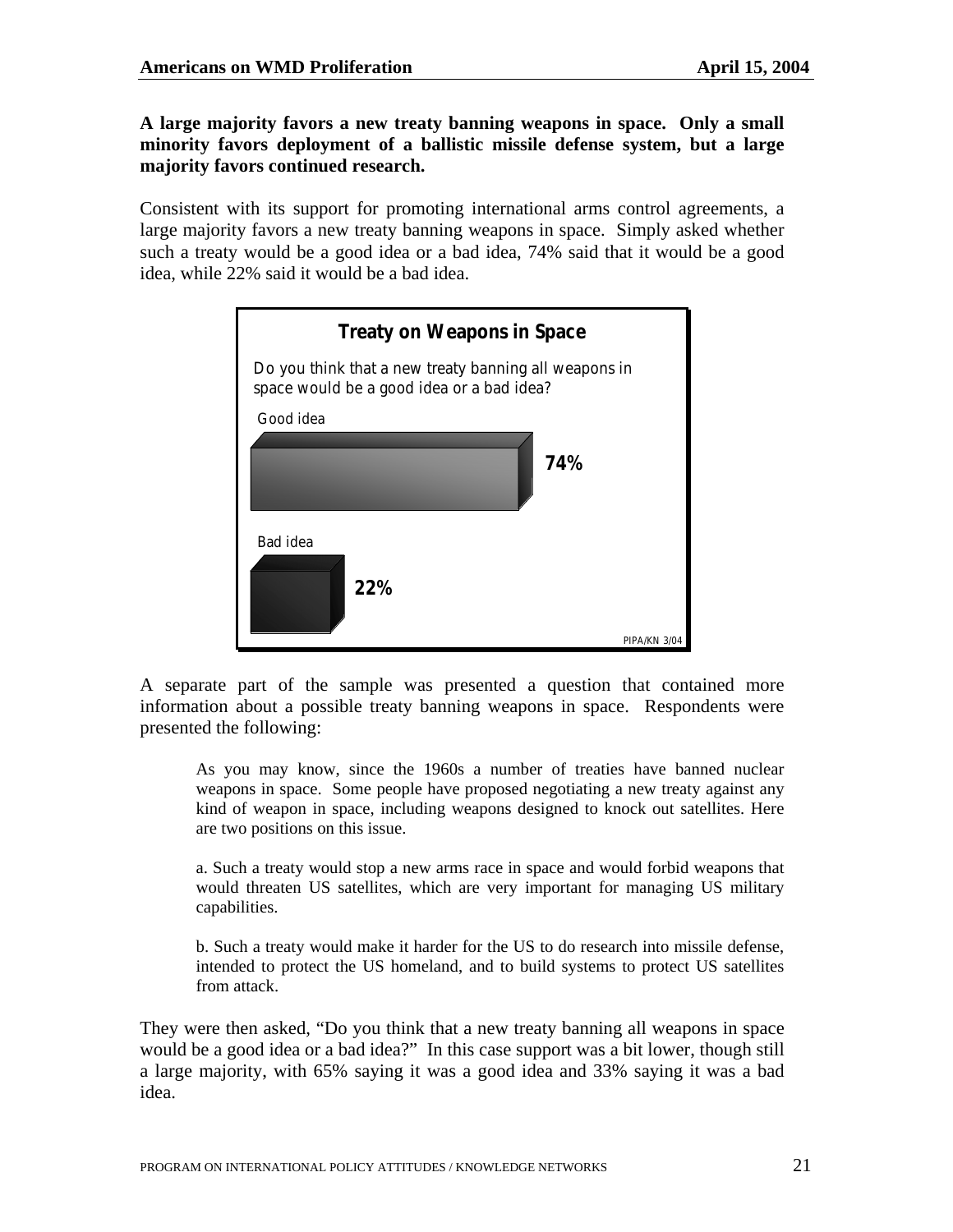The idea of deploying a missile defense system also receives low levels of support, while a majority favors continued research. "With regard to missile defense," respondents were presented three options. Only 21% chose the option that the US should "build a missile defense system right away"; but then only 8% chose the option that the US should "not build a missile defense at all." A large majority (68%) chose the option of doing "more research until such a system is proven to be effective."



These numbers have changed a bit since CCFR asked this same question in June 2002. At that time slightly more (31%) favored immediate deployment and not building a missile defense system at all (14%). But as is now the case, a majority (52%) favored doing more research.

#### **METHODOLOGY**

The poll was fielded by Knowledge Networks, a polling, social science, and market research firm in Menlo Park, California, with a randomly selected sample of its largescale nationwide research panel. This panel is itself randomly selected from the national population of households having telephones and subsequently provided internet access for the completion of surveys (and thus is not limited to those who already have internet access). The distribution of the sample in the web-enabled panel closely tracks the distribution of United States Census counts for the US population on age, race, Hispanic ethnicity, geographical region, employment status, income, education, etc.

The panel is recruited using stratified random-digit-dial (RDD) telephone sampling. RDD provides a non-zero probability of selection for every US household having a